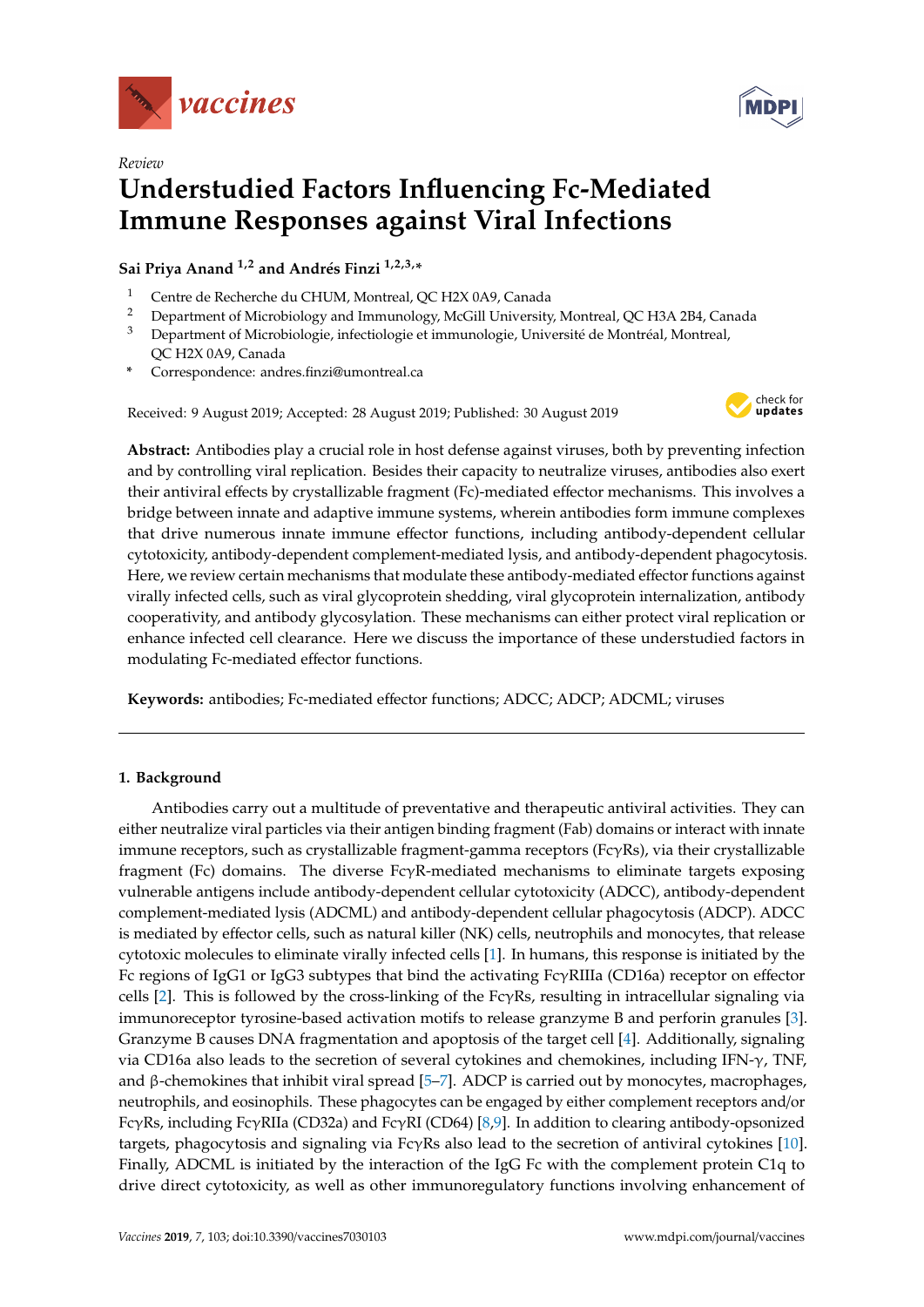phagocytosis and stimulation of antigen-presenting cells [\[11,](#page-6-4)[12\]](#page-6-5). These antibody-mediated effector functions have been implicated in the protection and control against many viruses, including influenza viruses [\[13\]](#page-6-6), Ebola virus (EboV) [\[14,](#page-6-7)[15\]](#page-6-8), and the human immunodeficiency virus (HIV-1) [\[16\]](#page-6-9).

In the context of HIV-1 infection, the use of broadly neutralizing antibodies (bNAbs) has been well studied and is currently being evaluated to both prevent and control infection (NCT03571204) [\[17–](#page-6-10)[21\]](#page-6-11). These are HIV envelope (Env)-specific antibodies that exhibit high potency and neutralization breadth across different clades of HIV-1. Numerous studies have passively administrated bNAbs in non-human primate models to protect from chimeric simian-human immunodeficiency (SHIV) challenges and control viremia [\[17,](#page-6-10)[22](#page-6-12)[,23\]](#page-6-13). Interestingly, recent studies have also suggested that beside the neutralization activity of bNAbs, Fc-mediated effector responses, such as ADCC, are important in preventing and controlling viral replication in vivo [\[24\]](#page-6-14). Diminishing the FcγR binding of bNAbs by introducing leucine-to-alanine substitutions (L234A/L235A or LALA) in their Fc regions significantly reduced the protection from either high-dose or multiple low dose SHIV challenges in rhesus macaques [\[25,](#page-7-0)[26\]](#page-7-1). Similarly, studies using bNAbs with glycine to arginine and leucine to arginine substitutions in their Fc regions (G236R/L328R or GRLR) to diminish Fc-dependent functions reduced both the bNAb capacity to block viral entry and clear HIV-1-infected cells in a humanized mice model [\[24](#page-6-14)[,27](#page-7-2)[,28\]](#page-7-3). Interestingly, a recent study found that for some bNAbs, such as PGT121, neutralization alone might be sufficient to protect from SHIV-infected cell challenges in rhesus macaques. This conclusion was made by comparing PGT121 and its LALA counterpart, and also by depleting NK cells, both of which had no effect on protection [\[29\]](#page-7-4). Despite this study, there are still numerous lines of evidence suggesting the importance of Fc-mediated effector functions in eliminating HIV-1-infected cells [\[30\]](#page-7-5). Other studies have shown that ADCC activity of HIV-1-specific antibodies has been positively correlated with slower disease progression [\[31](#page-7-6)[,32\]](#page-7-7). Infected individuals harboring higher titers of ADCC-inducing antibodies were shown to have lower viral titers and higher CD4+ T cell counts [\[33](#page-7-8)[,34\]](#page-7-9). Lastly, antibodies with ADCC activity, in the presence of low plasma IgA Env-specific antibodies, correlated with decreased HIV-1 acquisition in the partially successful HIV-1 RV144 vaccine trial [\[35\]](#page-7-10).

Numerous factors govern the magnitude of antibody-mediated effector functions against virally infected cells, and the majority of these are dependent on the ability of immune complex formation and the efficiency with which effector cell are activated. It has been demonstrated that the degree of antibody binding to antigens correlates with ADCC susceptibility, with lack or excess binding disrupting the ability of immune complexes to engage effector functions [\[36](#page-7-11)[,37\]](#page-7-12). However, antigen binding per se does not always trigger ADCC responses [\[38,](#page-7-13)[39\]](#page-7-14), proper engagement and clustering of FcγRs is required to activate effector cells [\[40\]](#page-7-15). Since the affinity of antibodies for the majority of FcγRs, including FcγRIIa and FcγRIIIa, is low and in the micromolar range, only multivalent antibody-antigen immune complexes can exert enough avidity to cluster and activate them [\[1](#page-5-0)[,2](#page-5-1)[,8](#page-6-1)[,41\]](#page-7-16). Similarly, the stoichiometry and the orientation of the antibodies bound to the antigen, which dictate the accessibility of Fc domains to engage FcγRs, appear to play an important role [\[42\]](#page-7-17). FcγR polymorphisms in humans that have greater Fc binding affinity can also influence the occurrence of infection or disease progression of viral infections, including HIV-1 [\[43,](#page-8-0)[44\]](#page-8-1). Overall, the level, specificity, isotype, and subclass of antibodies are characteristics that dictate the balance between Fc-mediated protection and disease progression.

Despite the recent surge in the study of Fc-mediated effector functions in controlling viral infections, there remain some understudied parameters. These include viral glycoprotein shedding that can redirect humoral immune responses from infected to uninfected cells, glycoprotein internalization that can modulate immune complex formation and the ability of different families of antibodies to synergize for effector cell activation, as well as antibody glycosylation. This review summarizes these mechanisms with a focus on HIV-1, while drawing parallels with other viruses. Finally, the consequences of these mechanisms in determining the efficacy of Fc-mediated effector responses and their implication for vaccine design and therapeutics are discussed.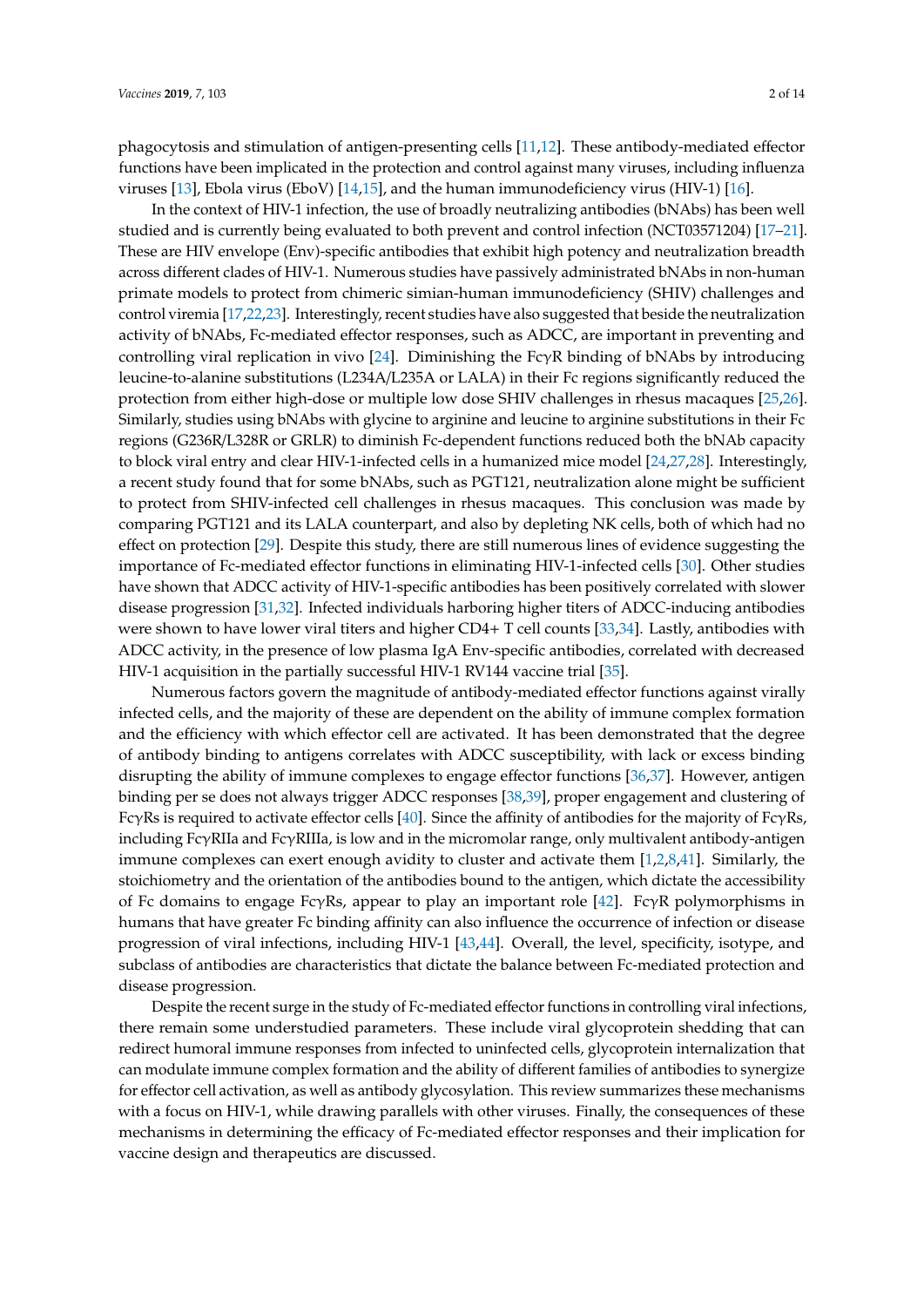## **2. Viral Glycoprotein Shedding**

The location and presence of immune complexes dictate which target cells are subjected to effector

responses. Redirection of humoral immune responses is possible when viral glycoproteins are either shed or secreted and act as antigen decoys or 'antibody sinks' [\[45\]](#page-8-2). Glycoprotein shedding or secretion from infected cells can occur either by spontaneous dissociation, transcriptional and translational editing, or the activity of sheddases, such as metalloproteinases [\[45\]](#page-8-2). This strategy of antigenic subversion by soluble glycoproteins to divert immunomodulatory effects from productively infected cells has been described for many enveloped viruses, including HIV-1, respiratory syncytial virus (RSV) and EboV, which are discussed below.

The HIV-1 envelope glycoprotein (Env) trimer is derived from the proteolytic cleavage of a trimeric gp160 precursor [\[46](#page-8-3)[,47\]](#page-8-4) and is composed of gp120 exterior and gp41 transmembrane subunits. Since there are non-covalent interactions between the two subunits, this results in the spontaneous dissociation of gp120 from gp41, known as gp120 shedding, from the surface of productively infected cells [\[48–](#page-8-5)[50\]](#page-8-6). Consequently, significant levels of soluble gp120 can be found circulating in the blood and tissues of HIV-infected individuals [\[51](#page-8-7)[–53\]](#page-8-8). Shed gp120 can interact with CD4 receptors on the surface of uninfected bystander cells [\[54\]](#page-8-9). It is now well established that the interaction of gp120 with CD4 is critical for the exposure of highly conserved epitopes for ADCC-mediating antibodies [\[55,](#page-8-10)[56\]](#page-8-11). Importantly, CD4-induced ADCC-mediating antibodies are naturally present in the sera of HIV-infected individuals, and HIV-1 has evolved to protect infected cells from being recognized by these antibodies [\[57](#page-8-12)[,58\]](#page-8-13). Thus, binding of shed gp120 to CD4 receptors on uninfected CD4+ T cells redirects ADCC responses away from the productively infected cells to bystander cells. This phenomenon, reported by Richard et al., results in the elimination of uninfected bystander cells [\[54\]](#page-8-9). The preferential binding of non-neutralizing, ADCC-mediating antibodies to bystander cells was confirmed by Bruel et al. [\[59\]](#page-8-14), and in vivo using a humanized mice model by Horwitz et al. [\[27\]](#page-7-2). The in vivo effects of shed gp120 binding to the surface of bystander lymphocytes has been suggested to serve as effective targets that contribute to decreased CD4+ T cell counts in HIV-1-infected individuals [\[54](#page-8-9)[,60\]](#page-8-15). Moreover, in vitro ADCC assays can be greatly influenced by the redirection of ADCC towards uninfected CD4+ T cells [\[61\]](#page-9-0).

RSV has two major glycoproteins, the attachment (G) and fusion (F) glycoproteins. In addition to the full-length membrane bound G, a soluble form (sG) is expressed and released from infected cells. sG is produced from an alternative translation initiation that sensitizes the RSV G to peptidase cleavage [\[62,](#page-9-1)[63\]](#page-9-2). Studies by Bukreyev et al. examined the role of sG in vivo using a mouse model and observed that sG protected RSV replication by occupying neutralizing antibodies. Additionally, by diverting G- or F-specific antibody responses, sG also inhibited Fc-mediated immune responses by macrophages and complement [\[64](#page-9-3)[,65\]](#page-9-4). Similarly, the EboV glycoprotein (GP) gene also undergoes transcriptional editing to encode for a secreted dimeric GP (sGP) protein [\[66,](#page-9-5)[67\]](#page-9-6). Additionally, some studies have observed the involvement of tumor necrosis factor α-converting enzymes (TACE) in the proteolytic cleavage and shedding of EboV GP from the infected cell surface [\[68\]](#page-9-7). The EboV sGP has also been implicated in impeding immune-mediated clearance of EboV infection [\[69](#page-9-8)[,70\]](#page-9-9). Despite structural differences between GP and sGP, with GP being trimeric and sGP forming homodimers, they share some cross-reactive epitopes, including those of some non-neutralizing antibodies, that sGP can compete for [\[71](#page-9-10)[,72\]](#page-9-11). Thus, sGP could divert Fc-mediated effector functions away from infected cells; this interesting hypothesis remains to be formally tested. Further supporting this idea, studies using mice models have shown that B-cell responses can be biased towards epitopes that are shared between sGP and GP, rendering antibody responses susceptible to sGP competition [\[73](#page-9-12)[,74\]](#page-9-13). Altogether, these findings highlight the relevance of measuring the impact of soluble form of Envs on Fc-mediated effector functions both in vitro and in vivo.

#### **3. Viral Glycoprotein Internalization**

The formation of stable immune complexes that can be presented to effector cells is another significant factor dictating the efficiency of Fc-mediated immune responses against different viruses.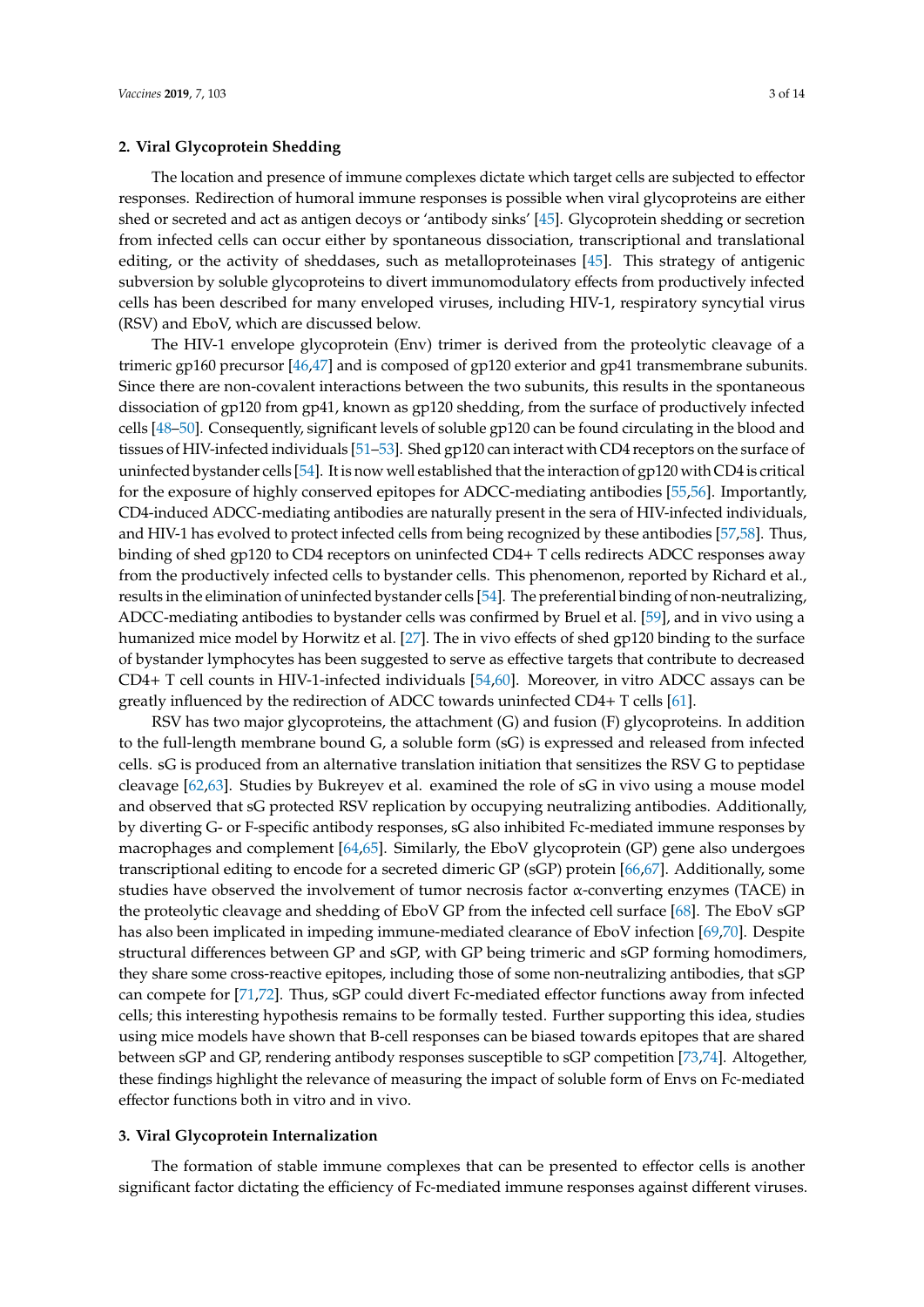This parameter can be modified in many ways, including viral envelope protein internalization, a characteristic observed with most viruses, including HIV-1 [\[75\]](#page-9-14). The cytoplasmic domains of many viral envelopes contain endocytic motifs that are mainly tyrosine-based (Y) or dileucine-based (LL) motifs. These are recognized by adaptor complexes (AP), which concentrate proteins within clathrin-coated vesicles [\[76\]](#page-9-15). The advantages of glycoprotein endocytosis for viruses vary from promoting replication to hiding from immune responses [\[77\]](#page-9-16). For example, endocytosis of Env from some viruses, such as Nipah virus [\[78\]](#page-9-17) and herpes simplex viruses [\[79\]](#page-9-18), has been implicated in the regulation of cell-cell fusion for spreading infection.

Lentiviral Env glycoproteins, including HIV-1, have long cytoplasmic domains that are involved in the regulation of Env trafficking and contain several trafficking signals. These include the membrane-proximal tyrosine-based sorting motifs  $(YXX\varphi)$  that interact with AP-2 and dileucine motifs that interact with AP-1 [\[80–](#page-10-0)[82\]](#page-10-1). The endocytosis and recycling of HIV-1 Env has been suggested to be an essential mechanism in Env incorporation within viral particles [\[83\]](#page-10-2). Furthermore, a study by von Bredow et al. introduced mutations in these endocytic motifs and showed increased cell-surface expression of Env, which correlated with increased ADCC responses. Consequently, the authors suggested a role of Env endocytosis in protecting HIV-1 infected cells from ADCC by minimizing Env exposure [\[84\]](#page-10-3). Internalizing envelope glycoproteins from the cell surface to avoid humoral immune responses has been observed for other viruses, including equine herpesvirus-1 [\[85\]](#page-10-4) and pseudorabies virus [\[86\]](#page-10-5), wherein both downregulate their envelope to protect infected cells from ADCML.

In addition to spontaneous envelope endocytosis, previous reports have demonstrated that antibody binding can induce internalization of the antibody-Env immune complexes. This mechanism of internalization can result from cross-linking of glycoproteins [\[87\]](#page-10-6) or depend on endocytic motifs discussed above. Accelerated envelope internalization upon antibody binding from the infected cell-surface has been observed with several viruses, including herpesviruses [\[86](#page-10-5)[,88\]](#page-10-7), RSV [\[87\]](#page-10-6), feline coronavirus [\[89\]](#page-10-8), and HIV-1 [\[90\]](#page-10-9). In these studies, Fc-effector functions were reduced upon the addition of specific antibodies that could induce glycoprotein internalization, such as a 50% reduction in ADCML of pseudorabies virus-infected monocytes [\[86\]](#page-10-5). Similarly, reduction of antibody-induced Env internalization using a dynamin inhibitor enhanced the susceptibility of HIV-1-infected cells to ADCC [\[90\]](#page-10-9). Interestingly, our group observed that antibody-bound Env proteins are internalized in an Env conformation specific manner [\[90\]](#page-10-9). We found that bNAbs preferentially recognizing the 'closed'/ State 1 Env conformation triggered rapid Env internalization when compared to non-neutralizing antibodies that preferentially bound the 'open'/State 2/3 Env conformation. Overall, these results suggest that any parameter modulating Env internalization can potentially impact Fc-mediated effector functions.

#### **4. Antibody Cooperativity**

The cancer field is leading the way in the combination of monoclonal antibodies (mAbs) that target two or more non-overlapping antigenic epitopes to enhance innate anti-tumor effector immune responses [\[91](#page-10-10)[–93\]](#page-10-11). Current antiviral strategies also include incorporating mAbs that either target highly conserved epitopes [\[94\]](#page-10-12) or combinations of two or more mAbs targeting various epitopes [\[95\]](#page-10-13). Some examples of antiviral combination therapies using mAb cocktails include SYN023 and CL184 against rabies virus variants [\[96](#page-10-14)[,97\]](#page-11-0). Regarding HIV-1, recent therapeutic designs for passive immunization are utilizing combinations of bNAbs to suppress viral rebound. A phase 1b clinical trial carried out by Mendoza et al., used two bNAbs targeting different epitopes, the CD4 binding site (3BNC117) and the base of the V3 loop (10–1074), during antiretroviral treatment interruption and observed suppression of viral rebound without the development of resistant viruses for up to thirty weeks [\[98\]](#page-11-1). Interestingly, previous studies have highlighted the importance of 3BNC117 to engage with FcγRs to protect against infection, control viral loads in a humanized mice model and also accelerate the clearance of infected cells [\[28\]](#page-7-3). Therefore, combinations of bNAbs not only aid in preventing the emergence of antibody-resistant viral variants, but could possibly also aid in clearance of infected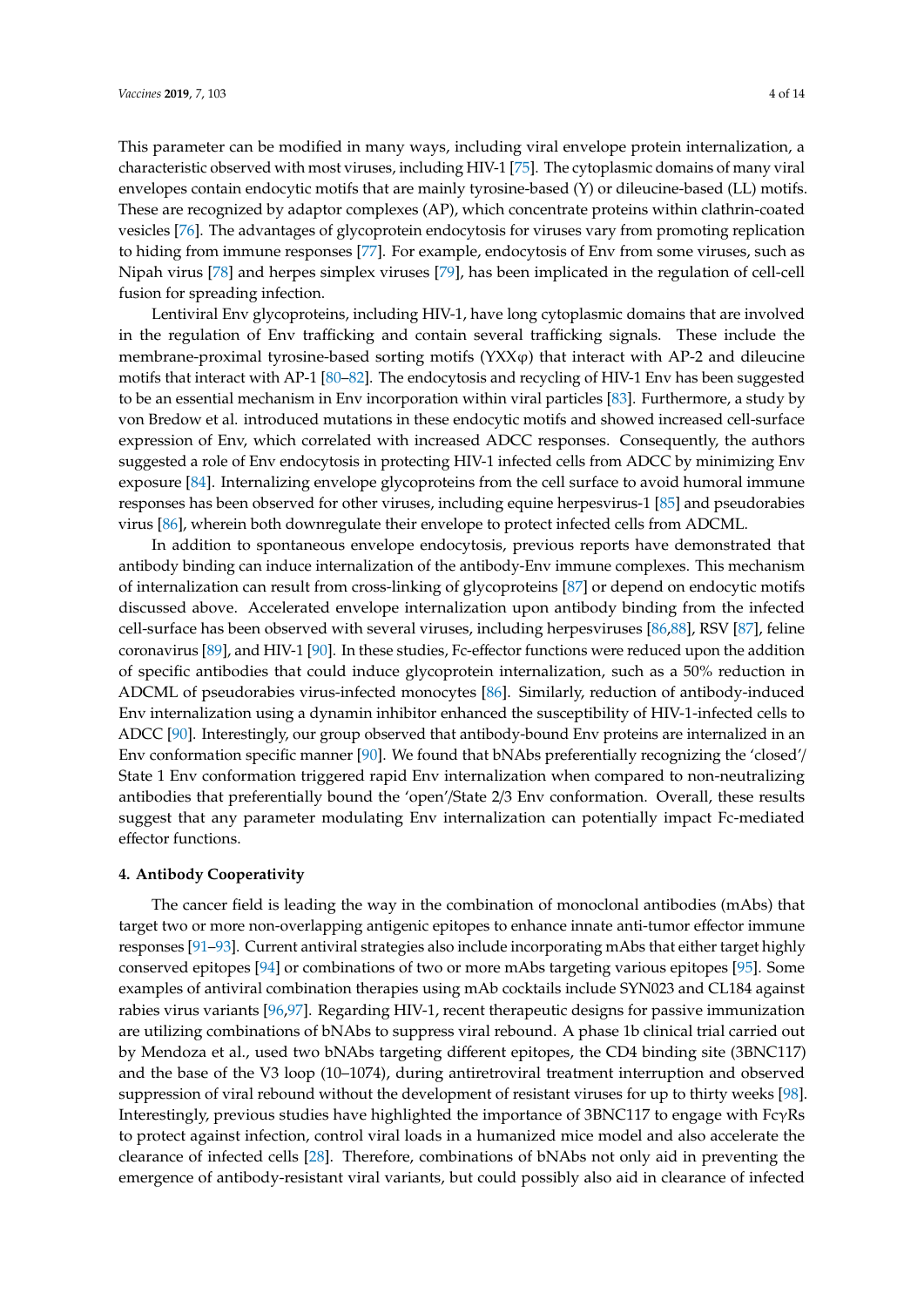cells by antibody-mediated effector functions. Further studies to tease out the relative contribution of neutralization to prevent infection versus elimination of infected cells by Fc-mediated effector functions of bNAbs are warranted. Additionally, we have recently reported another aspect of antibody cooperativity to clear HIV-1-infected cells. We observed that the Fc regions of two families of antibodies against HIV-1 Env are required to optimally engage FcγRIIIa and mediate robust ADCC [\[40\]](#page-7-15). Interestingly, a naturally occurring dimeric form of a potent neutralizing anti-HIV-1 antibody, 2G12, containing four Fabs and two Fc regions, was previously shown to be more potent at mediating ADCC than its monomeric counterpart [\[99\]](#page-11-2). Altogether, these studies suggest that multiple antibodies opsonized to the infected cell surface enhance the clustering and cross-linking of FcγRs to activate effector cells and might have beneficial outputs for the host [\[100\]](#page-11-3).

Similarly, a recent study by He et al. showed that the interactions among Abs targeting different epitopes in polyclonal responses can significantly modulate the extent of Fc receptor activation against the influenza A virus. Herein, the authors demonstrated a coordination between neuraminidase-binding Abs with hemagglutinin stalk-binding Abs to induce ADCC in an additive manner [\[101\]](#page-11-4). Similarly, combinations of mAbs targeting non-overlapping epitopes against EboV have reduced viral loads and provided significant protection against EboV disease (EVD) in mouse [\[102](#page-11-5)[,103\]](#page-11-6), guinea pig [\[104\]](#page-11-7), and non-human primate studies [\[105](#page-11-8)[,106\]](#page-11-9). Subsequently, treatments that were approved for EVD treatment in the 2018 EboV outbreak included the ZMapp [\[107\]](#page-11-10) and REGN-EB3 [\[108\]](#page-11-11) mAb cocktails. ZMapp consists of two neutralizing antibodies and a non-neutralizing antibody, 13C6. Strikingly, the removal of 13C6 from this cocktail has shown to decrease protection from EboV, suggesting that the Fc-mediated effector functions of 13C6 are necessary [\[105,](#page-11-8)[109–](#page-11-12)[111\]](#page-11-13). Finally, studies by Pal et al. used combinations of antibodies against chikungunya virus (CHIKV) to limit viral resistance and to provide in vivo protection against CHIKV infection [\[112\]](#page-11-14). Importantly, the therapeutic activity of one of these CHIKV antibodies was shown to depend on  $Fc\gamma R$  interactions. Thus, these evidences support the importance of polyclonal humoral responses, with antibodies targeting multiple specificities, against viral infections.

#### **5. Antibody Glycosylation**

As previously discussed, amino acid mutations within the Fc portion of Abs can impact their ability to engage with FcγRs. Some of these modifications include the LALA and GRLR mutations to decrease FcγR binding or the GASDALIE (G236A/S239D/A330L/I332E) mutation to increase FcγR binding [\[113\]](#page-11-15). Moreover, other mutations in the Fc domain include the YTE (M252Y/S254T/T256E) and LS (M428L/N434S) substitutions to enhance interactions with the neonatal Fc receptor and consequently, increase the serum half-life of antibodies and extend their therapeutic effect [\[114,](#page-11-16)[115\]](#page-12-0). Interestingly, the glycosylation diversity of the N-acetylglucosamine and mannose core at position asparagine 297 in the  $C_{H2}$  domain is another Fc domain modification that regulates the efficiency of Fc-FcγR interactions [\[116\]](#page-12-1). In humans, there exist up to 144 possible IgG glycan and subtype combinations, due to the presence of a terminal galactose, fucose, N-acetylglycosamine [GlcNAc], or sialic acid. These glycans have been shown to influence the binding to  $Fc<sub>Y</sub>Rs$  on effector cells and, consequently, alter antibody functionality [\[117\]](#page-12-2). The presence of fucose decreases the affinity of the Fc domain for FcγRIIIa and thereby reduces efficiency of ADCC [\[118](#page-12-3)[,119\]](#page-12-4). Similarly, sialylation (the addition of sialic acid) also enhances anti-inflammatory activity and reduces the affinity of IgG Fc for FcγRs [\[120–](#page-12-5)[122\]](#page-12-6). Furthermore, a terminal galactose has been shown to increase ADCC, CDC and ADCP [\[123–](#page-12-7)[125\]](#page-12-8). In the context of HIV-1, a recent study has reported significant differences in the overall IgG glycosylation profiles depending on the disease status of HIV-1-infected individuals, with elite controllers harboring more non-fucosylated and less sialylated glycoforms compared to chronic progressors [\[126\]](#page-12-9). Additionally, non-fucosylated and galactosylated antibodies were shown to negatively correlate with levels of cell-associated HIV DNA and RNA in antiretroviral therapy (ART)-suppressed individuals [\[127\]](#page-12-10). Additional studies to understand the impact of Fc-glycosylation against virally infected cells are warranted, since a non-human primate study using a non-fucosylated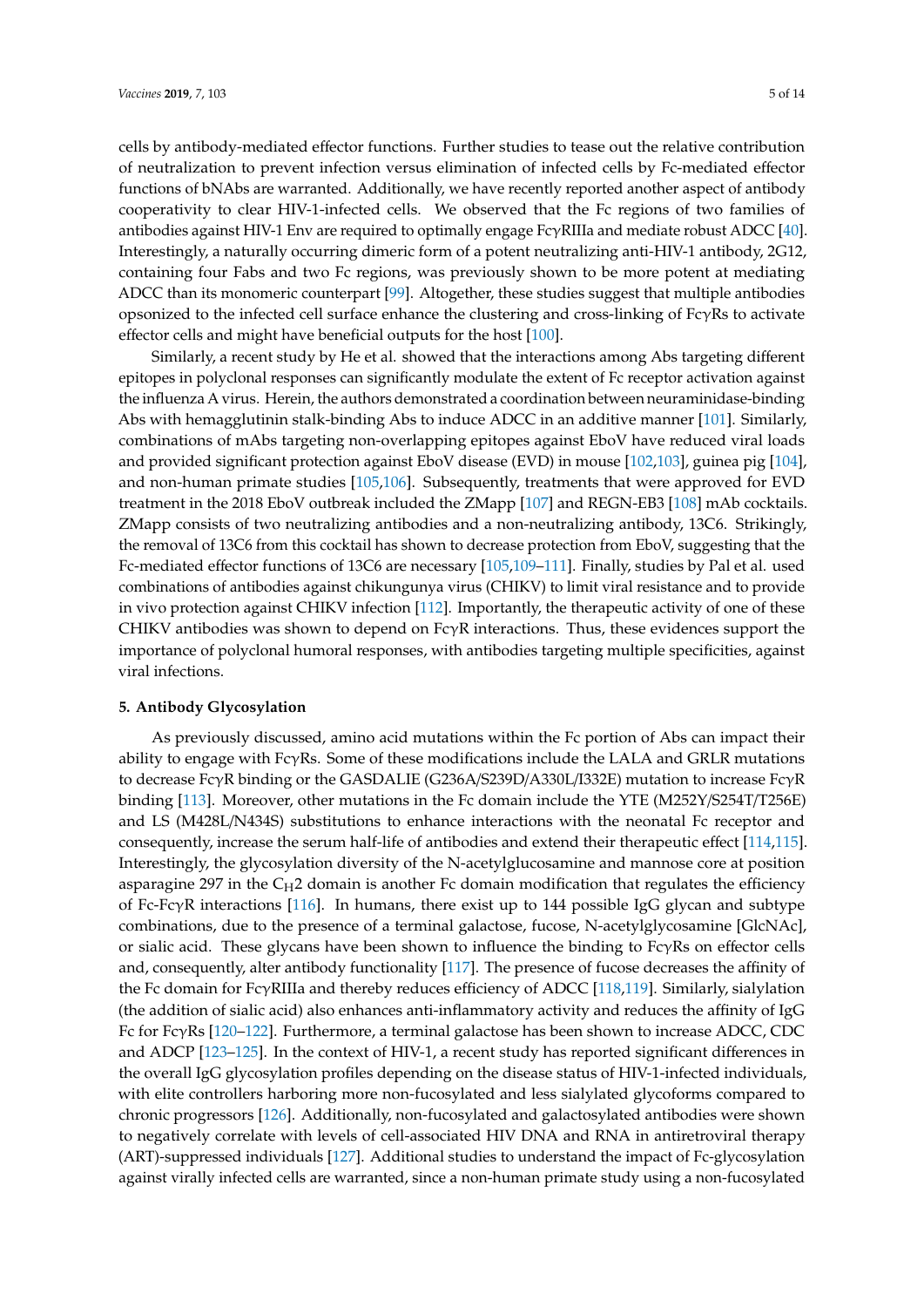b12 did not show enhanced protection from SHIV challenges, as compared to wild type b12 [\[128\]](#page-12-11). Furthermore, a study by Li et al. showed that sialylated Fc IgGs and their diminished affinity for Fc $\gamma$ Rs in vitro do not impact outcomes in vivo [\[129\]](#page-12-12), where sialylation was shown to only significantly decrease ADCC in the presence of fucosylation and did not have an impact alone.

Current research to enhance the therapeutic activity of IgGs and antibody-mediated effector functions against viral infections is focusing on Fc-glycosylation engineering. The N-glycans of IgG proteins can be customized by using a biologic medium adaptable to glycoengineering, such as *Nicotiana benthamiana* [\[130\]](#page-12-13). Antibody glycoengineering has been exploited to improve the efficacy of bNAb–FcγR interactions against HIV-1-infected cells. This was accomplished using a 2G12 glycoform lacking the core fucose and plant-specific xylose to enhance antibody-dependent cell-mediated virus inhibition against HIV-1, along with significantly enhanced FcγRIIIa binding [\[131\]](#page-12-14). Similar modifications were carried out for the bNAbs VRC01 and PG9, where the fucose- and xylose-free glycoforms had significantly higher affinities to form stable complexes with FcγRs and induce significantly higher ADCC against infected cells, respectively [\[132,](#page-12-15)[133\]](#page-13-0). In terms of other viral infections, glycoengineered mAbs produced in plants have been incorporated into the ZMapp cocktail to improve efficacy against EboV [\[107\]](#page-11-10). Moreover, a non-fucosylated and non-galactosylated glycovariant of the Palivizumab mAb against RSV showed improved in vivo protective capacity by decreasing viral titers, despite comparable neutralization capacity [\[134\]](#page-13-1). Finally, antibody glycoforms produced in *N. benthamiana* and lacking xylose and fucose are also being developed as candidates to treat West Nile virus [\[135\]](#page-13-2), dengue virus [\[136\]](#page-13-3), and CHIKV [\[137\]](#page-13-4) infections. As we have discussed above, the glycosylation heterogeneity of the Fc portion of the antibody has dramatic impacts on Fc-mediated effector functions. The generation of antibodies with near homogenous glycosylation will facilitate the reproducibility among studies and the generation of new therapeutics.

#### **6. Conclusions**

It is becoming increasingly clear that several factors contribute to the efficacy of Fc-mediated effector responses against virally infected cells. The conformation of Env being recognized by any given antibody, its rate of internalization, the affinity of the antibodies for different  $Fc\gamma Rs$ , Fc receptor polymorphism, the modulation of stress ligands by the virus, and the presence or not of soluble forms of Env are just a few examples of an expanding number of parameters governing effector functions. A better understanding of all these parameters is required to further improve antibodies for therapeutic and vaccine designs.

**Author Contributions:** S.P.A. and A.F. performed the literature review and wrote the manuscript.

**Funding:** This work was supported by a CIHR foundation grant #352417 to Andrés Finzi. Andrés Finzi is the recipient of a Canada Research Chair on Retroviral Entry #RCHS0235 950-232424.

**Acknowledgments:** The authors thank Jérémie Prévost and Jonathan Richard for helpful discussions. Graphical Abstract was created using Servier Medical Art templates by Servier (https://[smart.servier.com\)](https://smart.servier.com), which is licensed under a Creative Commons Attribution 3.0 Unported License.

**Conflicts of Interest:** The authors declare no conflict of interest.

#### **References**

- <span id="page-5-0"></span>1. Nimmerjahn, F.; Ravetch, J.V. Fcgamma receptors as regulators of immune responses. *Nat. Rev. Immunol.* **2008**, *8*, 34–47. [\[CrossRef\]](http://dx.doi.org/10.1038/nri2206)
- <span id="page-5-1"></span>2. Ravetch, J.V.; Bolland, S. IgG Fc receptors. *Annu. Rev. Immunol.* **2001**, *19*, 275–290. [\[CrossRef\]](http://dx.doi.org/10.1146/annurev.immunol.19.1.275)
- <span id="page-5-2"></span>3. de Saint Basile, G.; Menasche, G.; Fischer, A. Molecular mechanisms of biogenesis and exocytosis of cytotoxic granules. *Nat. Rev. Immunol.* **2010**, *10*, 568–579. [\[CrossRef\]](http://dx.doi.org/10.1038/nri2803)
- <span id="page-5-4"></span><span id="page-5-3"></span>4. Bots, M.; Medema, J.P. Granzymes at a glance. *J. Cell Sci.* **2006**, *119*, 5011–5014. [\[CrossRef\]](http://dx.doi.org/10.1242/jcs.03239)
- 5. Fauriat, C.; Long, E.O.; Ljunggren, H.G.; Bryceson, Y.T. Regulation of human NK-cell cytokine and chemokine production by target cell recognition. *Blood* **2010**, *115*, 2167–2176. [\[CrossRef\]](http://dx.doi.org/10.1182/blood-2009-08-238469)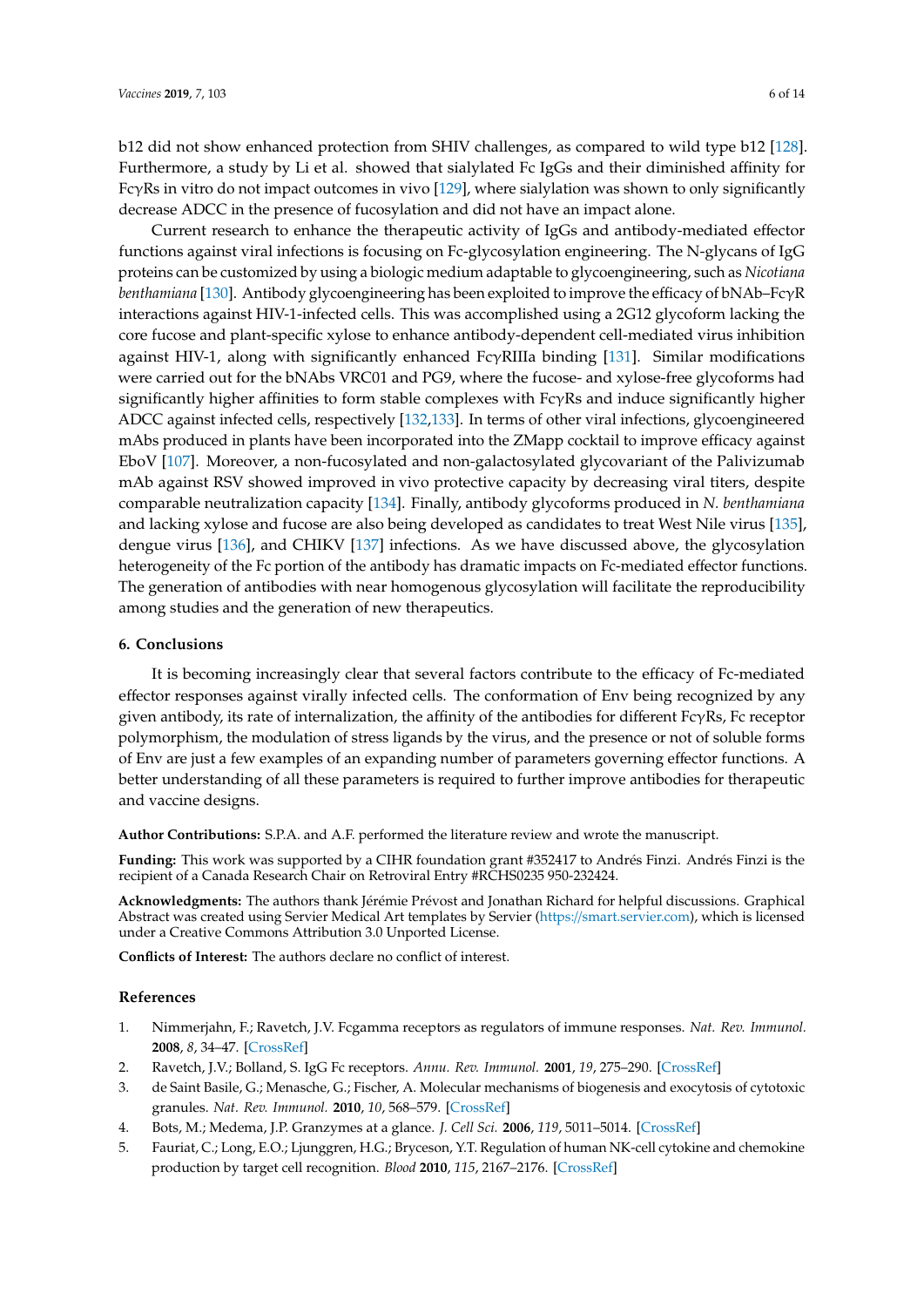- 6. Lanier, L.L. Up on the tightrope: Natural killer cell activation and inhibition. *Nat. Immunol.* **2008**, *9*, 495–502. [\[CrossRef\]](http://dx.doi.org/10.1038/ni1581)
- <span id="page-6-0"></span>7. Oliva, A.; Kinter, A.L.; Vaccarezza, M.; Rubbert, A.; Catanzaro, A.; Moir, S.; Monaco, J.; Ehler, L.; Mizell, S.; Jackson, R.; et al. Natural killer cells from human immunodeficiency virus (HIV)-infected individuals are an important source of CC-chemokines and suppress HIV-1 entry and replication in vitro. *J. Clin. Investig.* **1998**, *102*, 223–231. [\[CrossRef\]](http://dx.doi.org/10.1172/JCI2323)
- <span id="page-6-1"></span>8. Hogarth, P.M.; Pietersz, G.A. Fc receptor-targeted therapies for the treatment of inflammation, cancer and beyond. *Nat. Rev. Drug Discov.* **2012**, *11*, 311–331. [\[CrossRef\]](http://dx.doi.org/10.1038/nrd2909)
- <span id="page-6-2"></span>9. Helmy, K.Y.; Katschke, K.J., Jr.; Gorgani, N.N.; Kljavin, N.M.; Elliott, J.M.; Diehl, L.; Scales, S.J.; Ghilardi, N.; van Lookeren Campagne, M. CRIg: A macrophage complement receptor required for phagocytosis of circulating pathogens. *Cell* **2006**, *124*, 915–927. [\[CrossRef\]](http://dx.doi.org/10.1016/j.cell.2005.12.039)
- <span id="page-6-3"></span>10. van Egmond, M.; Vidarsson, G.; Bakema, J.E. Cross-talk between pathogen recognizing Toll-like receptors and immunoglobulin Fc receptors in immunity. *Immunol. Rev.* **2015**, *268*, 311–327. [\[CrossRef\]](http://dx.doi.org/10.1111/imr.12333)
- <span id="page-6-4"></span>11. Sorman, A.; Zhang, L.; Ding, Z.; Heyman, B. How antibodies use complement to regulate antibody responses. *Mol. Immunol.* **2014**, *61*, 79–88. [\[CrossRef\]](http://dx.doi.org/10.1016/j.molimm.2014.06.010)
- <span id="page-6-5"></span>12. Lee, C.H.; Romain, G.; Yan, W.; Watanabe, M.; Charab, W.; Todorova, B.; Lee, J.; Triplett, K.; Donkor, M.; Lungu, O.I.; et al. IgG Fc domains that bind C1q but not effector Fcgamma receptors delineate the importance of complement-mediated effector functions. *Nat. Immunol.* **2017**, *18*, 889–898. [\[CrossRef\]](http://dx.doi.org/10.1038/ni.3770)
- <span id="page-6-6"></span>13. DiLillo, D.J.; Palese, P.; Wilson, P.C.; Ravetch, J.V. Broadly neutralizing anti-influenza antibodies require Fc receptor engagement for in vivo protection. *J. Clin. Investig.* **2016**, *126*, 605–610. [\[CrossRef\]](http://dx.doi.org/10.1172/JCI84428)
- <span id="page-6-7"></span>14. Saphire, E.O.; Schendel, S.L.; Fusco, M.L.; Gangavarapu, K.; Gunn, B.M.; Wec, A.Z.; Halfmann, P.J.; Brannan, J.M.; Herbert, A.S.; Qiu, X.; et al. Systematic Analysis of Monoclonal Antibodies against Ebola Virus GP Defines Features that Contribute to Protection. *Cell* **2018**, *174*, 938–952. [\[CrossRef\]](http://dx.doi.org/10.1016/j.cell.2018.07.033)
- <span id="page-6-8"></span>15. Gunn, B.M.; Roy, V.; Karim, M.M.; Hartnett, J.N.; Suscovich, T.J.; Goba, A.; Momoh, M.; Sandi, J.D.; Kanneh, L.; Andersen, K.G.; et al. Survivors of Ebola virus disease develop polyfunctional antibody responses. *J. Infect. Dis.* **2019**. [\[CrossRef\]](http://dx.doi.org/10.1093/infdis/jiz364)
- <span id="page-6-9"></span>16. Chung, A.W.; Kumar, M.P.; Arnold, K.B.; Yu, W.H.; Schoen, M.K.; Dunphy, L.J.; Suscovich, T.J.; Frahm, N.; Linde, C.; Mahan, A.E.; et al. Dissecting Polyclonal Vaccine-Induced Humoral Immunity against HIV Using Systems Serology. *Cell* **2015**, *163*, 988–998. [\[CrossRef\]](http://dx.doi.org/10.1016/j.cell.2015.10.027)
- <span id="page-6-10"></span>17. Barouch, D.H.; Whitney, J.B.; Moldt, B.; Klein, F.; Oliveira, T.Y.; Liu, J.; Stephenson, K.E.; Chang, H.W.; Shekhar, K.; Gupta, S.; et al. Therapeutic efficacy of potent neutralizing HIV-1-specific monoclonal antibodies in SHIV-infected rhesus monkeys. *Nature* **2013**, *503*, 224–228. [\[CrossRef\]](http://dx.doi.org/10.1038/nature12744)
- 18. Caskey, M.; Klein, F.; Lorenzi, J.C.; Seaman, M.S.; West, A.P., Jr.; Buckley, N.; Kremer, G.; Nogueira, L.; Braunschweig, M.; Scheid, J.F.; et al. Viraemia suppressed in HIV-1-infected humans by broadly neutralizing antibody 3BNC117. *Nature* **2015**, *522*, 487–491. [\[CrossRef\]](http://dx.doi.org/10.1038/nature14411)
- 19. Caskey, M.; Schoofs, T.; Gruell, H.; Settler, A.; Karagounis, T.; Kreider, E.F.; Murrell, B.; Pfeifer, N.; Nogueira, L.; Oliveira, T.Y.; et al. Antibody 10-1074 suppresses viremia in HIV-1-infected individuals. *Nat. Med.* **2017**, *23*, 185–191. [\[CrossRef\]](http://dx.doi.org/10.1038/nm.4268)
- 20. Hessell, A.J.; Rakasz, E.G.; Tehrani, D.M.; Huber, M.; Weisgrau, K.L.; Landucci, G.; Forthal, D.N.; Koff, W.C.; Poignard, P.; Watkins, D.I.; et al. Broadly neutralizing monoclonal antibodies 2F5 and 4E10 directed against the human immunodeficiency virus type 1 gp41 membrane-proximal external region protect against mucosal challenge by simian-human immunodeficiency virus SHIVBa-L. *J. Virol.* **2010**, *84*, 1302–1313. [\[CrossRef\]](http://dx.doi.org/10.1128/JVI.01272-09)
- <span id="page-6-11"></span>21. Hessell, A.J.; Rakasz, E.G.; Poignard, P.; Hangartner, L.; Landucci, G.; Forthal, D.N.; Koff, W.C.; Watkins, D.I.; Burton, D.R. Broadly neutralizing human anti-HIV antibody 2G12 is effective in protection against mucosal SHIV challenge even at low serum neutralizing titers. *PLoS Pathog* **2009**, *5*, e1000433. [\[CrossRef\]](http://dx.doi.org/10.1371/journal.ppat.1000433)
- <span id="page-6-12"></span>22. Nishimura, Y.; Gautam, R.; Chun, T.W.; Sadjadpour, R.; Foulds, K.E.; Shingai, M.; Klein, F.; Gazumyan, A.; Golijanin, J.; Donaldson, M.; et al. Early antibody therapy can induce long-lasting immunity to SHIV. *Nature* **2017**, *543*, 559–563. [\[CrossRef\]](http://dx.doi.org/10.1038/nature21435)
- <span id="page-6-13"></span>23. Shingai, M.; Nishimura, Y.; Klein, F.; Mouquet, H.; Donau, O.K.; Plishka, R.; Buckler-White, A.; Seaman, M.; Piatak, M., Jr.; Lifson, J.D.; et al. Antibody-mediated immunotherapy of macaques chronically infected with SHIV suppresses viraemia. *Nature* **2013**, *503*, 277–280. [\[CrossRef\]](http://dx.doi.org/10.1038/nature12746)
- <span id="page-6-14"></span>24. Bournazos, S.; Klein, F.; Pietzsch, J.; Seaman, M.S.; Nussenzweig, M.C.; Ravetch, J.V. Broadly neutralizing anti-HIV-1 antibodies require Fc effector functions for in vivo activity. *Cell* **2014**, *158*, 1243–1253. [\[CrossRef\]](http://dx.doi.org/10.1016/j.cell.2014.08.023)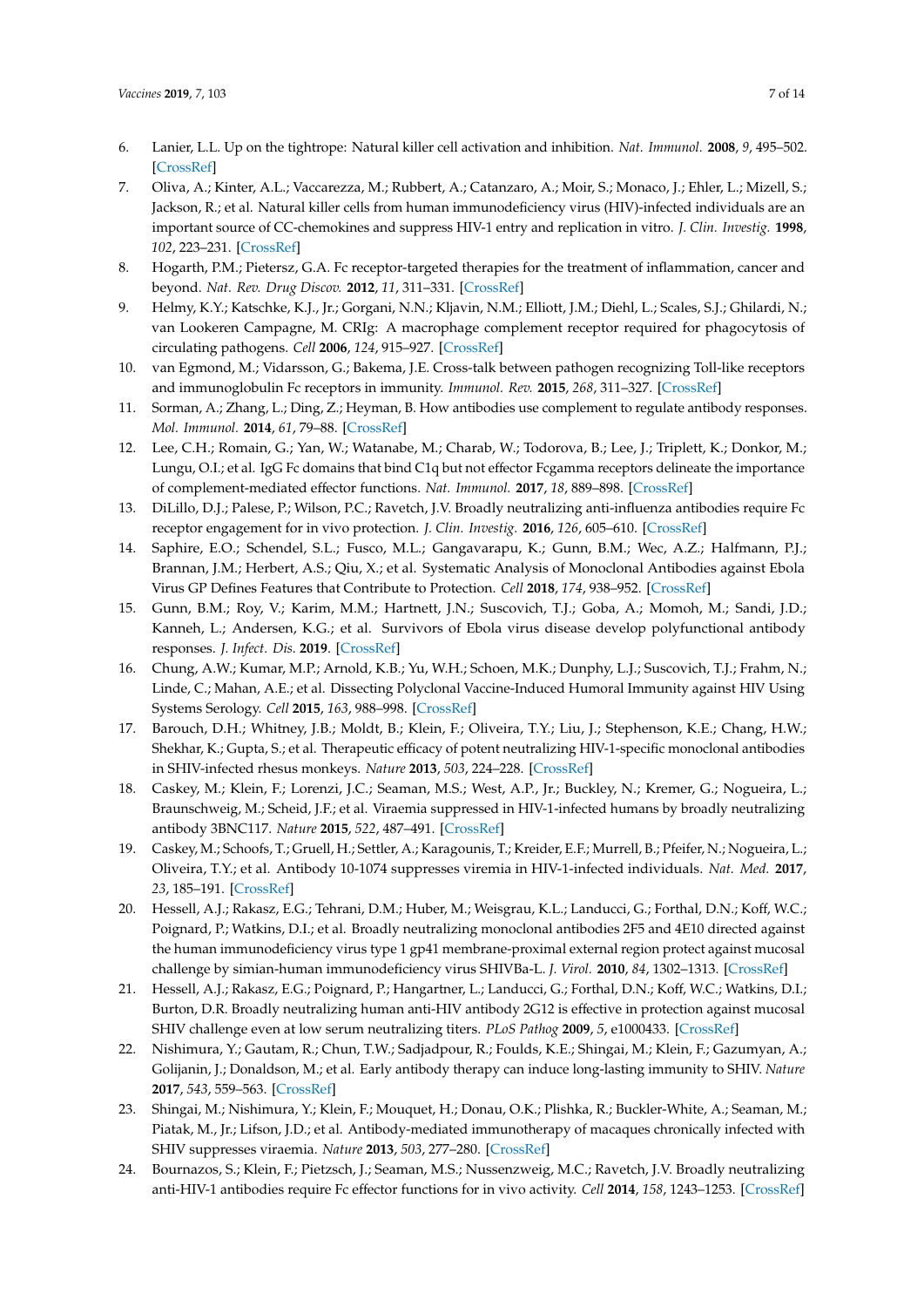- <span id="page-7-0"></span>25. Hessell, A.J.; Hangartner, L.; Hunter, M.; Havenith, C.E.; Beurskens, F.J.; Bakker, J.M.; Lanigan, C.M.; Landucci, G.; Forthal, D.N.; Parren, P.W.; et al. Fc receptor but not complement binding is important in antibody protection against HIV. *Nature* **2007**, *449*, 101–104. [\[CrossRef\]](http://dx.doi.org/10.1038/nature06106)
- <span id="page-7-1"></span>26. Hessell, A.J.; Poignard, P.; Hunter, M.; Hangartner, L.; Tehrani, D.M.; Bleeker, W.K.; Parren, P.W.; Marx, P.A.; Burton, D.R. Effective, low-titer antibody protection against low-dose repeated mucosal SHIV challenge in macaques. *Nat. Med.* **2009**, *15*, 951–954. [\[CrossRef\]](http://dx.doi.org/10.1038/nm.1974)
- <span id="page-7-2"></span>27. Horwitz, J.A.; Bar-On, Y.; Lu, C.L.; Fera, D.; Lockhart, A.A.K.; Lorenzi, J.C.C.; Nogueira, L.; Golijanin, J.; Scheid, J.F.; Seaman, M.S.; et al. Non-neutralizing Antibodies Alter the Course of HIV-1 Infection In Vivo. *Cell* **2017**, *170*, 637–648. [\[CrossRef\]](http://dx.doi.org/10.1016/j.cell.2017.06.048)
- <span id="page-7-3"></span>28. Lu, C.L.; Murakowski, D.K.; Bournazos, S.; Schoofs, T.; Sarkar, D.; Halper-Stromberg, A.; Horwitz, J.A.; Nogueira, L.; Golijanin, J.; Gazumyan, A.; et al. Enhanced clearance of HIV-1-infected cells by broadly neutralizing antibodies against HIV-1 in vivo. *Science* **2016**, *352*, 1001–1004. [\[CrossRef\]](http://dx.doi.org/10.1126/science.aaf1279)
- <span id="page-7-4"></span>29. Parsons, M.S.; Lee, W.S.; Kristensen, A.B.; Amarasena, T.; Khoury, G.; Wheatley, A.K.; Reynaldi, A.; Wines, B.D.; Hogarth, P.M.; Davenport, M.P.; et al. Fc-dependent functions are redundant to efficacy of anti-HIV antibody PGT121 in macaques. *J. Clin. Investig.* **2019**, *129*, 182–191. [\[CrossRef\]](http://dx.doi.org/10.1172/JCI122466)
- <span id="page-7-5"></span>30. Chung, A.W.; Isitman, G.; Navis, M.; Kramski, M.; Center, R.J.; Kent, S.J.; Stratov, I. Immune escape from HIV-specific antibody-dependent cellular cytotoxicity (ADCC) pressure. *Proc. Natl. Acad. Sci. USA* **2011**, *108*, 7505–7510. [\[CrossRef\]](http://dx.doi.org/10.1073/pnas.1016048108)
- <span id="page-7-6"></span>31. Baum, L.L.; Cassutt, K.J.; Knigge, K.; Khattri, R.; Margolick, J.; Rinaldo, C.; Kleeberger, C.A.; Nishanian, P.; Henrard, D.R.; Phair, J. HIV-1 gp120-specific antibody-dependent cell-mediated cytotoxicity correlates with rate of disease progression. *J. Immunol.* **1996**, *157*, 2168–2173.
- <span id="page-7-7"></span>32. Banks, N.D.; Kinsey, N.; Clements, J.; Hildreth, J.E. Sustained antibody-dependent cell-mediated cytotoxicity (ADCC) in SIV-infected macaques correlates with delayed progression to AIDS. *AIDS Res. Hum. Retroviruses* **2002**, *18*, 1197–1205. [\[CrossRef\]](http://dx.doi.org/10.1089/08892220260387940)
- <span id="page-7-8"></span>33. Forthal, D.N.; Landucci, G.; Keenan, B. Relationship between antibody-dependent cellular cytotoxicity, plasma HIV type 1 RNA, and CD4+ lymphocyte count. *AIDS Res. Hum. Retroviruses* **2001**, *17*, 553–561. [\[CrossRef\]](http://dx.doi.org/10.1089/08892220151126661)
- <span id="page-7-9"></span>34. Ahmad, R.; Sindhu, S.T.; Toma, E.; Morisset, R.; Vincelette, J.; Menezes, J.; Ahmad, A. Evidence for a correlation between antibody-dependent cellular cytotoxicity-mediating anti-HIV-1 antibodies and prognostic predictors of HIV infection. *J. Clin. Immunol.* **2001**, *21*, 227–233. [\[CrossRef\]](http://dx.doi.org/10.1023/A:1011087132180)
- <span id="page-7-10"></span>35. Haynes, B.F.; Gilbert, P.B.; McElrath, M.J.; Zolla-Pazner, S.; Tomaras, G.D.; Alam, S.M.; Evans, D.T.; Montefiori, D.C.; Karnasuta, C.; Sutthent, R.; et al. Immune-correlates analysis of an HIV-1 vaccine efficacy trial. *N. Engl. J. Med.* **2012**, *366*, 1275–1286. [\[CrossRef\]](http://dx.doi.org/10.1056/NEJMoa1113425)
- <span id="page-7-11"></span>36. Lux, A.; Yu, X.; Scanlan, C.N.; Nimmerjahn, F. Impact of immune complex size and glycosylation on IgG binding to human FcgammaRs. *J. Immunol.* **2013**, *190*, 4315–4323. [\[CrossRef\]](http://dx.doi.org/10.4049/jimmunol.1200501)
- <span id="page-7-12"></span>37. Taborda, C.P.; Rivera, J.; Zaragoza, O.; Casadevall, A. More is not necessarily better: Prozone-like effects in passive immunization with IgG. *J. Immunol.* **2003**, *170*, 3621–3630. [\[CrossRef\]](http://dx.doi.org/10.4049/jimmunol.170.7.3621)
- <span id="page-7-13"></span>38. Ding, S.; Veillette, M.; Coutu, M.; Prevost, J.; Scharf, L.; Bjorkman, P.J.; Ferrari, G.; Robinson, J.E.; Sturzel, C.; Hahn, B.H.; et al. A Highly Conserved Residue of the HIV-1 gp120 Inner Domain Is Important for Antibody-Dependent Cellular Cytotoxicity Responses Mediated by Anti-cluster A Antibodies. *J. Virol.* **2015**, *90*, 2127–2134. [\[CrossRef\]](http://dx.doi.org/10.1128/JVI.02779-15)
- <span id="page-7-14"></span>39. Richard, J.; Pacheco, B.; Gohain, N.; Veillette, M.; Ding, S.; Alsahafi, N.; Tolbert, W.D.; Prevost, J.; Chapleau, J.P.; Coutu, M.; et al. Co-receptor Binding Site Antibodies Enable CD4-Mimetics to Expose Conserved Anti-cluster A ADCC Epitopes on HIV-1 Envelope Glycoproteins. *EBioMedicine* **2016**, *12*, 208–218. [\[CrossRef\]](http://dx.doi.org/10.1016/j.ebiom.2016.09.004)
- <span id="page-7-15"></span>40. Anand, S.P.; Prévost, J.; Baril, S.; Richard, J.; Medjahed, H.; Chapleau, J.P.; Tolbert, W.D.; Kirk, S.; Smith, A.B.; Wines, B.D. Two families of Env antibodies efficiently engage Fc-gamma receptors and eliminate HIV-1-infected cells. *Journal Virol.* **2018**, *93*, e01823-18. [\[CrossRef\]](http://dx.doi.org/10.1128/JVI.01823-18)
- <span id="page-7-16"></span>41. Strohmeier, G.R.; Brunkhorst, B.A.; Seetoo, K.F.; Bernardo, J.; Weil, G.J.; Simons, E.R. Neutrophil functional responses depend on immune complex valency. *J. Leukoc. Biol.* **1995**, *58*, 403–414. [\[CrossRef\]](http://dx.doi.org/10.1002/jlb.58.4.403) [\[PubMed\]](http://www.ncbi.nlm.nih.gov/pubmed/7561516)
- <span id="page-7-17"></span>42. Wines, B.D.; Billings, H.; McLean, M.R.; Kent, S.J.; Hogarth, P.M. Antibody Functional Assays as Measures of Fc Receptor-Mediated Immunity to HIV—New Technologies and their Impact on the HIV Vaccine Field. *Curr. HIV Res.* **2017**, *15*, 202–215. [\[PubMed\]](http://www.ncbi.nlm.nih.gov/pubmed/28322167)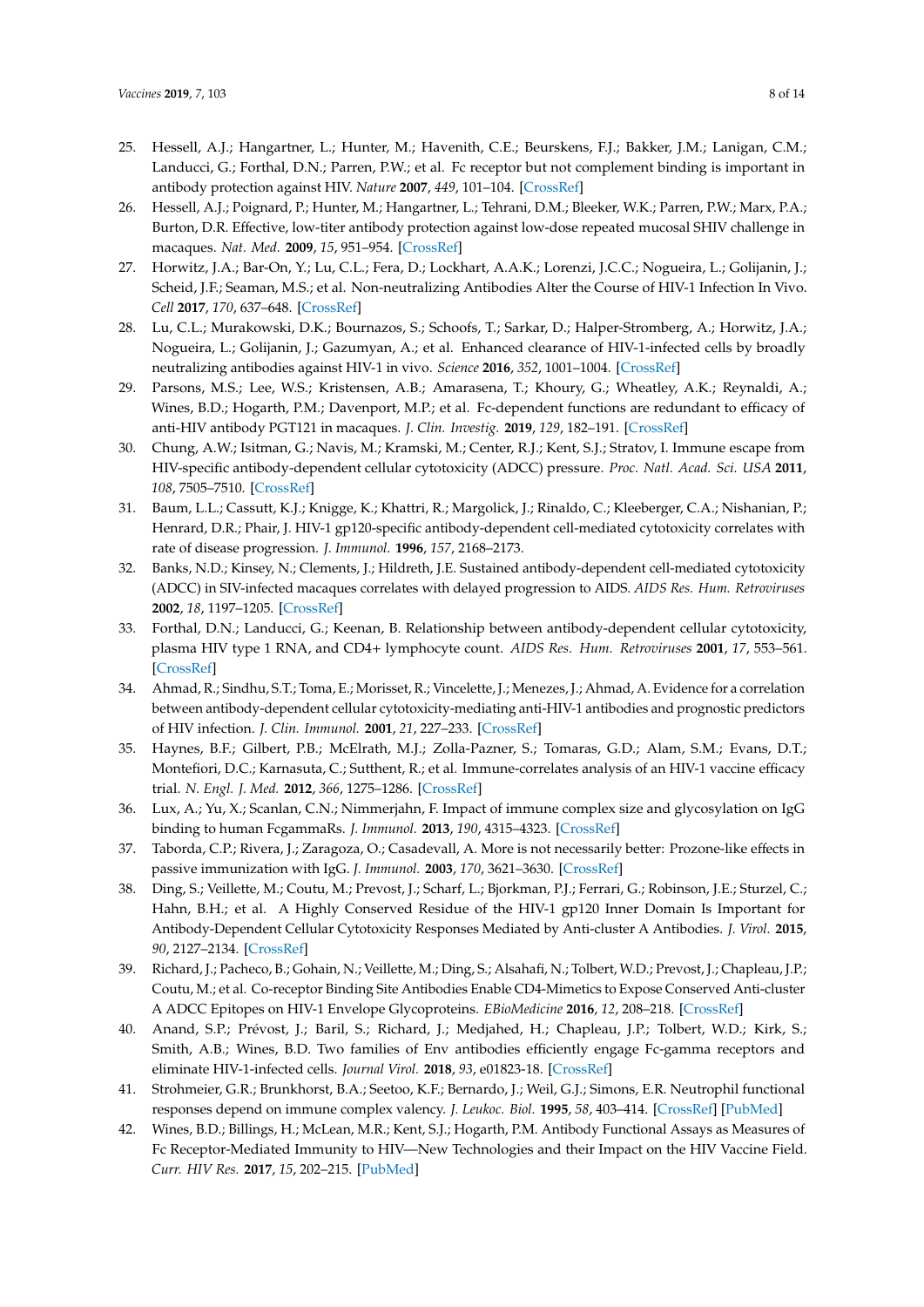- <span id="page-8-0"></span>43. Forthal, D.N.; Landucci, G.; Bream, J.; Jacobson, L.P.; Phan, T.B.; Montoya, B. FcgammaRIIa genotype predicts progression of HIV infection. *J. Immunol.* **2007**, *179*, 7916–7923. [\[CrossRef\]](http://dx.doi.org/10.4049/jimmunol.179.11.7916) [\[PubMed\]](http://www.ncbi.nlm.nih.gov/pubmed/18025239)
- <span id="page-8-1"></span>44. French, M.A.; Tanaskovic, S.; Law, M.G.; Lim, A.; Fernandez, S.; Ward, L.D.; Kelleher, A.D.; Emery, S. Vaccine-induced IgG2 anti-HIV p24 is associated with control of HIV in patients with a 'high-affinity' FcgammaRIIa genotype. *AIDS* **2010**, *24*, 1983–1990. [\[CrossRef\]](http://dx.doi.org/10.1097/QAD.0b013e32833c1ce0) [\[PubMed\]](http://www.ncbi.nlm.nih.gov/pubmed/20634666)
- <span id="page-8-2"></span>45. Cook, J.D.; Lee, J.E. The secret life of viral entry glycoproteins: Moonlighting in immune evasion. *PLoS Pathog.* **2013**, *9*, e1003258. [\[CrossRef\]](http://dx.doi.org/10.1371/journal.ppat.1003258) [\[PubMed\]](http://www.ncbi.nlm.nih.gov/pubmed/23696729)
- <span id="page-8-3"></span>46. Allan, J.S.; Coligan, J.E.; Barin, F.; McLane, M.F.; Sodroski, J.G.; Rosen, C.A.; Haseltine, W.A.; Lee, T.H.; Essex, M. Major glycoprotein antigens that induce antibodies in AIDS patients are encoded by HTLV-III. *Science* **1985**, *228*, 1091–1094. [\[CrossRef\]](http://dx.doi.org/10.1126/science.2986290) [\[PubMed\]](http://www.ncbi.nlm.nih.gov/pubmed/2986290)
- <span id="page-8-4"></span>47. Robey, W.G.; Safai, B.; Oroszlan, S.; Arthur, L.O.; Gonda, M.A.; Gallo, R.C.; Fischinger, P.J. Characterization of envelope and core structural gene products of HTLV-III with sera from AIDS patients. *Science* **1985**, *228*, 593–595. [\[CrossRef\]](http://dx.doi.org/10.1126/science.2984774)
- <span id="page-8-5"></span>48. Helseth, E.; Olshevsky, U.; Furman, C.; Sodroski, J. Human immunodeficiency virus type 1 gp120 envelope glycoprotein regions important for association with the gp41 transmembrane glycoprotein. *J. Virol.* **1991**, *65*, 2119–2123. [\[PubMed\]](http://www.ncbi.nlm.nih.gov/pubmed/2002555)
- 49. Finzi, A.; Xiang, S.H.; Pacheco, B.; Wang, L.; Haight, J.; Kassa, A.; Danek, B.; Pancera, M.; Kwong, P.D.; Sodroski, J. Topological layers in the HIV-1 gp120 inner domain regulate gp41 interaction and CD4-triggered conformational transitions. *Mol. Cell.* **2010**, *37*, 656–667. [\[CrossRef\]](http://dx.doi.org/10.1016/j.molcel.2010.02.012)
- <span id="page-8-6"></span>50. Yang, X.; Mahony, E.; Holm, G.H.; Kassa, A.; Sodroski, J. Role of the gp120 inner domain beta-sandwich in the interaction between the human immunodeficiency virus envelope glycoprotein subunits. *Virology* **2003**, *313*, 117–125. [\[CrossRef\]](http://dx.doi.org/10.1016/S0042-6822(03)00273-3)
- <span id="page-8-7"></span>51. Santosuosso, M.; Righi, E.; Lindstrom, V.; Leblanc, P.R.; Poznansky, M.C. HIV-1 envelope protein gp120 is present at high concentrations in secondary lymphoid organs of individuals with chronic HIV-1 infection. *J. Infect. Dis.* **2009**, *200*, 1050–1053. [\[CrossRef\]](http://dx.doi.org/10.1086/605695) [\[PubMed\]](http://www.ncbi.nlm.nih.gov/pubmed/19698075)
- 52. Oh, S.K.; Cruikshank, W.W.; Raina, J.; Blanchard, G.C.; Adler, W.H.; Walker, J.; Kornfeld, H. Identification of HIV-1 envelope glycoprotein in the serum of AIDS and ARC patients. *J. Acquir. Immune Defic. Syndr.* **1992**, *5*, 251–256. [\[CrossRef\]](http://dx.doi.org/10.1097/00126334-199203000-00005) [\[PubMed\]](http://www.ncbi.nlm.nih.gov/pubmed/1740750)
- <span id="page-8-8"></span>53. Rychert, J.; Strick, D.; Bazner, S.; Robinson, J.; Rosenberg, E. Detection of HIV gp120 in plasma during early HIV infection is associated with increased proinflammatory and immunoregulatory cytokines. *AIDS Res. Hum. Retroviruses* **2010**, *26*, 1139–1145. [\[CrossRef\]](http://dx.doi.org/10.1089/aid.2009.0290) [\[PubMed\]](http://www.ncbi.nlm.nih.gov/pubmed/20722464)
- <span id="page-8-9"></span>54. Richard, J.; Veillette, M.; Ding, S.; Zoubchenok, D.; Alsahafi, N.; Coutu, M.; Brassard, N.; Park, J.; Courter, J.R.; Melillo, B.; et al. Small CD4 Mimetics Prevent HIV-1 Uninfected Bystander CD4 + T Cell Killing Mediated by Antibody-dependent Cell-mediated Cytotoxicity. *EBioMedicine* **2016**, *3*, 122–134. [\[CrossRef\]](http://dx.doi.org/10.1016/j.ebiom.2015.12.004) [\[PubMed\]](http://www.ncbi.nlm.nih.gov/pubmed/26870823)
- <span id="page-8-10"></span>55. Veillette, M.; Coutu, M.; Richard, J.; Batraville, L.A.; Dagher, O.; Bernard, N.; Tremblay, C.; Kaufmann, D.E.; Roger, M.; Finzi, A. The HIV-1 gp120 CD4-bound conformation is preferentially targeted by antibody-dependent cellular cytotoxicity-mediating antibodies in sera from HIV-1-infected individuals. *J. Virol.* **2015**, *89*, 545–551. [\[CrossRef\]](http://dx.doi.org/10.1128/JVI.02868-14) [\[PubMed\]](http://www.ncbi.nlm.nih.gov/pubmed/25339767)
- <span id="page-8-11"></span>56. Veillette, M.; Desormeaux, A.; Medjahed, H.; Gharsallah, N.E.; Coutu, M.; Baalwa, J.; Guan, Y.; Lewis, G.; Ferrari, G.; Hahn, B.H.; et al. Interaction with cellular CD4 exposes HIV-1 envelope epitopes targeted by antibody-dependent cell-mediated cytotoxicity. *J. Virol.* **2014**, *88*, 2633–2644. [\[CrossRef\]](http://dx.doi.org/10.1128/JVI.03230-13)
- <span id="page-8-12"></span>57. Veillette, M.; Richard, J.; Pazgier, M.; Lewis, G.K.; Parsons, M.S.; Finzi, A. Role of HIV-1 Envelope Glycoproteins Conformation and Accessory Proteins on ADCC Responses. *Curr. HIV Res.* **2016**, *14*, 9–23. [\[CrossRef\]](http://dx.doi.org/10.2174/1570162X13666150827093449)
- <span id="page-8-13"></span>58. Richard, J.; Prevost, J.; Alsahafi, N.; Ding, S.; Finzi, A. Impact of HIV-1 Envelope Conformation on ADCC Responses. *Trends Microbiol.* **2018**, *26*, 253–265. [\[CrossRef\]](http://dx.doi.org/10.1016/j.tim.2017.10.007)
- <span id="page-8-14"></span>59. Bruel, T.; Guivel-Benhassine, F.; Lorin, V.; Lortat-Jacob, H.; Baleux, F.; Bourdic, K.; Noel, N.; Lambotte, O.; Mouquet, H.; Schwartz, O. Lack of ADCC Breadth of Human Nonneutralizing Anti-HIV-1 Antibodies. *J. Virol.* **2017**, *91*, e02440-16. [\[CrossRef\]](http://dx.doi.org/10.1128/JVI.02440-16)
- <span id="page-8-15"></span>60. Lyerly, H.K.; Matthews, T.J.; Langlois, A.J.; Bolognesi, D.P.; Weinhold, K.J. Human T-cell lymphotropic virus IIIB glycoprotein (gp120) bound to CD4 determinants on normal lymphocytes and expressed by infected cells serves as target for immune attack. *Proc. Natl. Acad. Sci. USA* **1987**, *84*, 4601–4605. [\[CrossRef\]](http://dx.doi.org/10.1073/pnas.84.13.4601)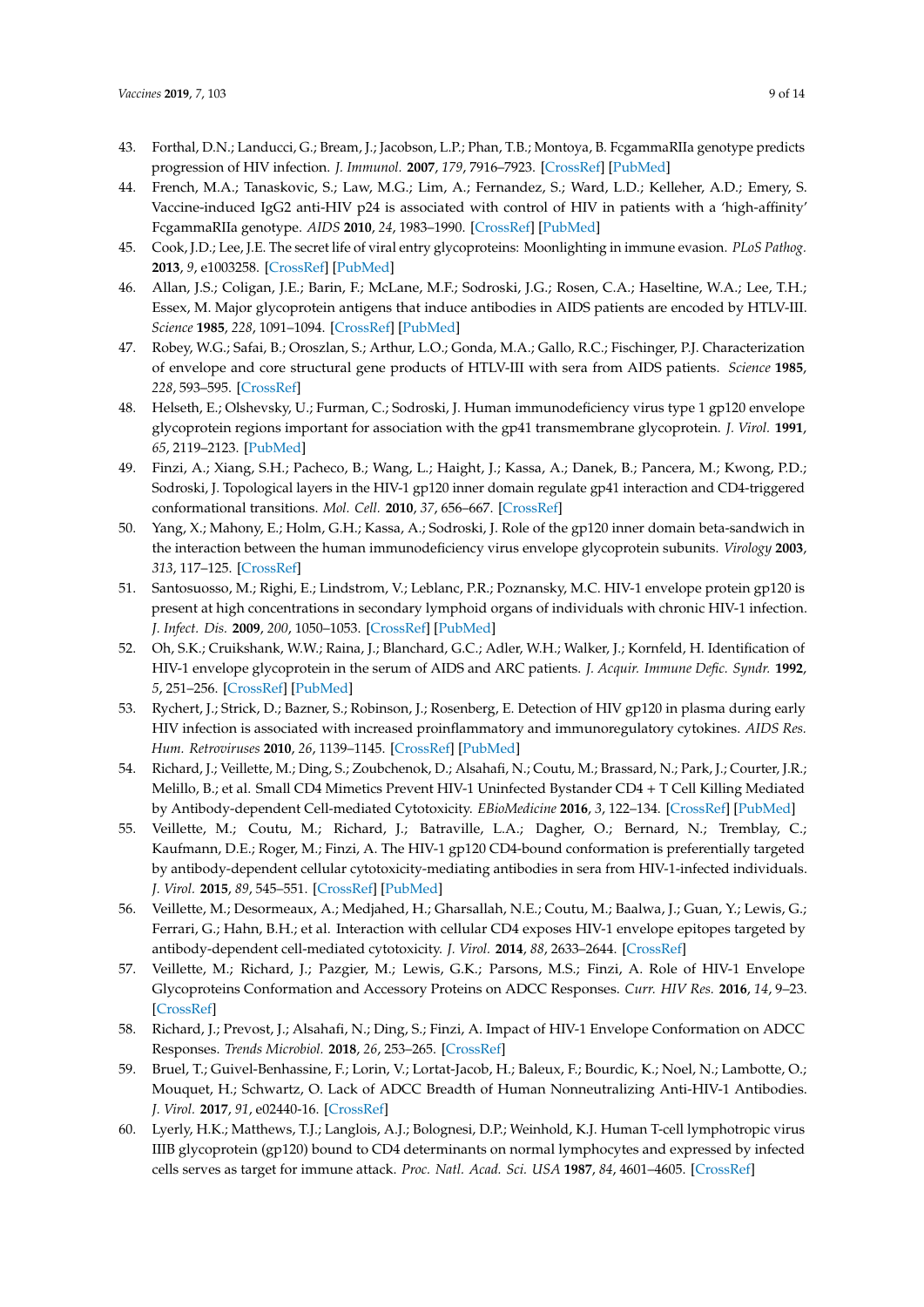- <span id="page-9-0"></span>61. Richard, J.; Prevost, J.; Baxter, A.E.; von Bredow, B.; Ding, S.; Medjahed, H.; Delgado, G.G.; Brassard, N.; Sturzel, C.M.; Kirchhoff, F.; et al. Uninfected Bystander Cells Impact the Measurement of HIV-Specific Antibody-Dependent Cellular Cytotoxicity Responses. *MBio* **2018**, *9*, e00358–e004118. [\[CrossRef\]](http://dx.doi.org/10.1128/mBio.00358-18) [\[PubMed\]](http://www.ncbi.nlm.nih.gov/pubmed/29559570)
- <span id="page-9-1"></span>62. Roberts, S.R.; Lichtenstein, D.; Ball, L.A.; Wertz, G.W. The membrane-associated and secreted forms of the respiratory syncytial virus attachment glycoprotein G are synthesized from alternative initiation codons. *J. Virol.* **1994**, *68*, 4538–4546. [\[PubMed\]](http://www.ncbi.nlm.nih.gov/pubmed/8207828)
- <span id="page-9-2"></span>63. McLellan, J.S.; Ray, W.C.; Peeples, M.E. Structure and function of respiratory syncytial virus surface glycoproteins. *Curr. Top Microbiol. Immunol.* **2013**, *372*, 83–104. [\[PubMed\]](http://www.ncbi.nlm.nih.gov/pubmed/24362685)
- <span id="page-9-3"></span>64. Bukreyev, A.; Yang, L.; Collins, P.L. The secreted G protein of human respiratory syncytial virus antagonizes antibody-mediated restriction of replication involving macrophages and complement. *J. Virol.* **2012**, *86*, 10880–10884. [\[CrossRef\]](http://dx.doi.org/10.1128/JVI.01162-12) [\[PubMed\]](http://www.ncbi.nlm.nih.gov/pubmed/22837211)
- <span id="page-9-4"></span>65. Bukreyev, A.; Yang, L.; Fricke, J.; Cheng, L.; Ward, J.M.; Murphy, B.R.; Collins, P.L. The secreted form of respiratory syncytial virus G glycoprotein helps the virus evade antibody-mediated restriction of replication by acting as an antigen decoy and through effects on Fc receptor-bearing leukocytes. *J. Virol.* **2008**, *82*, 12191–12204. [\[CrossRef\]](http://dx.doi.org/10.1128/JVI.01604-08) [\[PubMed\]](http://www.ncbi.nlm.nih.gov/pubmed/18842713)
- <span id="page-9-5"></span>66. Volchkov, V.E.; Becker, S.; Volchkova, V.A.; Ternovoj, V.A.; Kotov, A.N.; Netesov, S.V.; Klenk, H.D. GP mRNA of Ebola virus is edited by the Ebola virus polymerase and by T7 and vaccinia virus polymerases. *Virology* **1995**, *214*, 421–430. [\[CrossRef\]](http://dx.doi.org/10.1006/viro.1995.0052) [\[PubMed\]](http://www.ncbi.nlm.nih.gov/pubmed/8553543)
- <span id="page-9-6"></span>67. Volchkova, V.A.; Feldmann, H.; Klenk, H.D.; Volchkov, V.E. The nonstructural small glycoprotein sGP of Ebola virus is secreted as an antiparallel-orientated homodimer. *Virology* **1998**, *250*, 408–414. [\[CrossRef\]](http://dx.doi.org/10.1006/viro.1998.9389) [\[PubMed\]](http://www.ncbi.nlm.nih.gov/pubmed/9792851)
- <span id="page-9-7"></span>68. Dolnik, O.; Volchkova, V.; Garten, W.; Carbonnelle, C.; Becker, S.; Kahnt, J.; Stroher, U.; Klenk, H.D.; Volchkov, V. Ectodomain shedding of the glycoprotein GP of Ebola virus. *EMBO J.* **2004**, *23*, 2175–2184. [\[CrossRef\]](http://dx.doi.org/10.1038/sj.emboj.7600219) [\[PubMed\]](http://www.ncbi.nlm.nih.gov/pubmed/15103332)
- <span id="page-9-8"></span>69. de La Vega, M.A.; Wong, G.; Kobinger, G.P.; Qiu, X. The multiple roles of sGP in Ebola pathogenesis. *Viral Immunol.* **2015**, *28*, 3–9. [\[CrossRef\]](http://dx.doi.org/10.1089/vim.2014.0068)
- <span id="page-9-9"></span>70. Bradley, J.H.; Harrison, A.; Corey, A.; Gentry, N.; Gregg, R.K. Ebola virus secreted glycoprotein decreases the anti-viral immunity of macrophages in early inflammatory responses. *Cell Immunol.* **2018**, *324*, 24–32. [\[CrossRef\]](http://dx.doi.org/10.1016/j.cellimm.2017.11.009) [\[PubMed\]](http://www.ncbi.nlm.nih.gov/pubmed/29195741)
- <span id="page-9-10"></span>71. Wilson, J.A.; Hevey, M.; Bakken, R.; Guest, S.; Bray, M.; Schmaljohn, A.L.; Hart, M.K. Epitopes involved in antibody-mediated protection from Ebola virus. *Science* **2000**, *287*, 1664–1666. [\[CrossRef\]](http://dx.doi.org/10.1126/science.287.5458.1664) [\[PubMed\]](http://www.ncbi.nlm.nih.gov/pubmed/10698744)
- <span id="page-9-11"></span>72. Pallesen, J.; Murin, C.D.; de Val, N.; Cottrell, C.A.; Hastie, K.M.; Turner, H.L.; Fusco, M.L.; Flyak, A.I.; Zeitlin, L.; Crowe, J.E., Jr.; et al. Structures of Ebola virus GP and sGP in complex with therapeutic antibodies. *Nat. Microbiol.* **2016**, *1*, 16128. [\[CrossRef\]](http://dx.doi.org/10.1038/nmicrobiol.2016.128) [\[PubMed\]](http://www.ncbi.nlm.nih.gov/pubmed/27562261)
- <span id="page-9-12"></span>73. Mohan, G.S.; Li, W.; Ye, L.; Compans, R.W.; Yang, C. Antigenic subversion: A novel mechanism of host immune evasion by Ebola virus. *PLoS Pathog.* **2012**, *8*, e1003065. [\[CrossRef\]](http://dx.doi.org/10.1371/journal.ppat.1003065) [\[PubMed\]](http://www.ncbi.nlm.nih.gov/pubmed/23271969)
- <span id="page-9-13"></span>74. Li, W.; Ye, L.; Carrion, R., Jr.; Mohan, G.S.; Nunneley, J.; Staples, H.; Ticer, A.; Patterson, J.L.; Compans, R.W.; Yang, C. Characterization of Immune Responses Induced by Ebola Virus Glycoprotein (GP) and Truncated GP Isoform DNA Vaccines and Protection Against Lethal Ebola Virus Challenge in Mice. *J. Infect. Dis.* **2015**, *2* (Suppl. 212), S398–S403. [\[CrossRef\]](http://dx.doi.org/10.1093/infdis/jiv186) [\[PubMed\]](http://www.ncbi.nlm.nih.gov/pubmed/25877553)
- <span id="page-9-14"></span>75. Rowell, J.F.; Stanhope, P.E.; Siliciano, R.F. Endocytosis of endogenously synthesized HIV-1 envelope protein. Mechanism and role in processing for association with class II MHC. *J. Immunol.* **1995**, *155*, 473–488. [\[PubMed\]](http://www.ncbi.nlm.nih.gov/pubmed/7602119)
- <span id="page-9-15"></span>76. Pandey, K.N. Functional roles of short sequence motifs in the endocytosis of membrane receptors. *Front. Biosci. (Landmark Ed.)* **2009**, *14*, 5339–5360. [\[CrossRef\]](http://dx.doi.org/10.2741/3599) [\[PubMed\]](http://www.ncbi.nlm.nih.gov/pubmed/19482617)
- <span id="page-9-16"></span>77. Marsh, M.; Pelchen-Matthews, A. Endocytosis in viral replication. *Tra*ffi*c* **2000**, *1*, 525–532. [\[CrossRef\]](http://dx.doi.org/10.1034/j.1600-0854.2000.010701.x) [\[PubMed\]](http://www.ncbi.nlm.nih.gov/pubmed/11208139)
- <span id="page-9-17"></span>78. Vogt, C.; Eickmann, M.; Diederich, S.; Moll, M.; Maisner, A. Endocytosis of the Nipah virus glycoproteins. *J. Virol.* **2005**, *79*, 3865–3872. [\[CrossRef\]](http://dx.doi.org/10.1128/JVI.79.6.3865-3872.2005) [\[PubMed\]](http://www.ncbi.nlm.nih.gov/pubmed/15731282)
- <span id="page-9-18"></span>79. Brideau, A.D.; Enquist, L.W.; Tirabassi, R.S. The role of virion membrane protein endocytosis in the herpesvirus life cycle. *J. Clin. Virol.* **2000**, *17*, 69–82. [\[CrossRef\]](http://dx.doi.org/10.1016/S1386-6532(00)00084-6)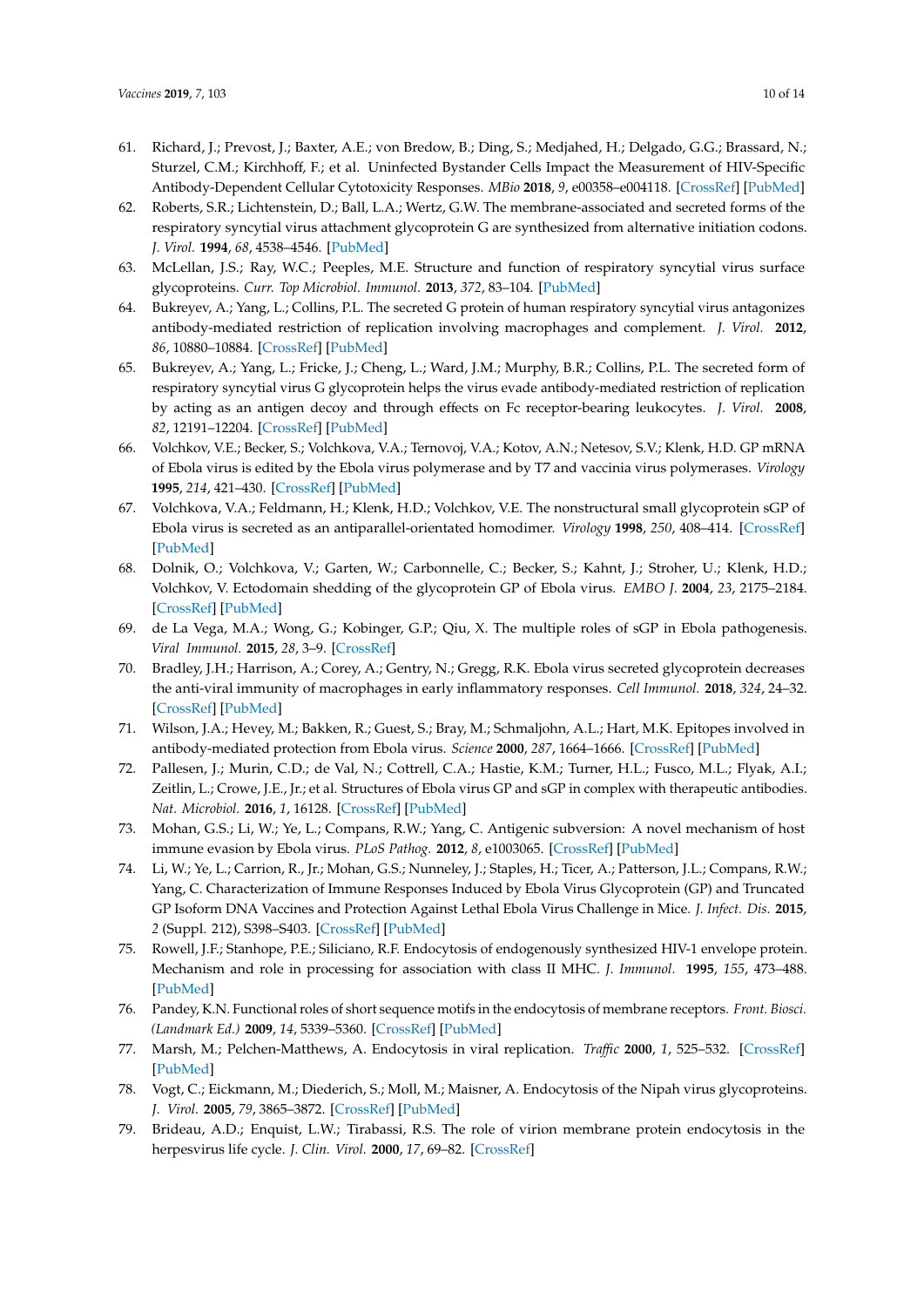- <span id="page-10-0"></span>80. Boge, M.; Wyss, S.; Bonifacino, J.S.; Thali, M. A membrane-proximal tyrosine-based signal mediates internalization of the HIV-1 envelope glycoprotein via interaction with the AP-2 clathrin adaptor. *J. Biol. Chem.* **1998**, *273*, 15773–15778. [\[CrossRef\]](http://dx.doi.org/10.1074/jbc.273.25.15773)
- 81. Byland, R.; Vance, P.J.; Hoxie, J.A.; Marsh, M. A conserved dileucine motif mediates clathrin and AP-2-dependent endocytosis of the HIV-1 envelope protein. *Mol. Biol. Cell* **2007**, *18*, 414–425. [\[CrossRef\]](http://dx.doi.org/10.1091/mbc.e06-06-0535) [\[PubMed\]](http://www.ncbi.nlm.nih.gov/pubmed/17108326)
- <span id="page-10-1"></span>82. Ohno, H.; Aguilar, R.C.; Fournier, M.C.; Hennecke, S.; Cosson, P.; Bonifacino, J.S. Interaction of endocytic signals from the HIV-1 envelope glycoprotein complex with members of the adaptor medium chain family. *Virology* **1997**, *238*, 305–315. [\[CrossRef\]](http://dx.doi.org/10.1006/viro.1997.8839) [\[PubMed\]](http://www.ncbi.nlm.nih.gov/pubmed/9400603)
- <span id="page-10-2"></span>83. Kirschman, J.; Qi, M.; Ding, L.; Hammonds, J.; Dienger-Stambaugh, K.; Wang, J.J.; Lapierre, L.A.; Goldenring, J.R.; Spearman, P. HIV-1 Envelope Glycoprotein Trafficking through the Endosomal Recycling Compartment Is Required for Particle Incorporation. *J Virol* **2018**, *92*, e01893-17. [\[CrossRef\]](http://dx.doi.org/10.1128/JVI.01893-17) [\[PubMed\]](http://www.ncbi.nlm.nih.gov/pubmed/29212940)
- <span id="page-10-3"></span>84. von Bredow, B.; Arias, J.F.; Heyer, L.N.; Gardner, M.R.; Farzan, M.; Rakasz, E.G.; Evans, D.T. Envelope Glycoprotein Internalization Protects Human and Simian Immunodeficiency Virus-Infected Cells from Antibody-Dependent Cell-Mediated Cytotoxicity. *J. Virol.* **2015**, *89*, 10648–10655. [\[CrossRef\]](http://dx.doi.org/10.1128/JVI.01911-15) [\[PubMed\]](http://www.ncbi.nlm.nih.gov/pubmed/26269175)
- <span id="page-10-4"></span>85. van der Meulen, K.M.; Nauwynck, H.J.; Pensaert, M.B. Absence of viral antigens on the surface of equine herpesvirus-1-infected peripheral blood mononuclear cells: A strategy to avoid complement-mediated lysis. *J. Gen. Virol.* **2003**, *84*, 93–97. [\[CrossRef\]](http://dx.doi.org/10.1099/vir.0.18864-0) [\[PubMed\]](http://www.ncbi.nlm.nih.gov/pubmed/12533704)
- <span id="page-10-5"></span>86. Van de Walle, G.R.; Favoreel, H.W.; Nauwynck, H.J.; Pensaert, M.B. Antibody-induced internalization of viral glycoproteins and gE-gI Fc receptor activity protect pseudorabies virus-infected monocytes from efficient complement-mediated lysis. *J. Gen. Virol.* **2003**, *84*, 939–948. [\[CrossRef\]](http://dx.doi.org/10.1099/vir.0.18663-0) [\[PubMed\]](http://www.ncbi.nlm.nih.gov/pubmed/12655095)
- <span id="page-10-6"></span>87. Leemans, A.; De Schryver, M.; Van der Gucht, W.; Heykers, A.; Pintelon, I.; Hotard, A.L.; Moore, M.L.; Melero, J.A.; McLellan, J.S.; Graham, B.S.; et al. Antibody-Induced Internalization of the Human Respiratory Syncytial Virus Fusion Protein. *J. Virol.* **2017**, *91*, e00184-17. [\[CrossRef\]](http://dx.doi.org/10.1128/JVI.00184-17)
- <span id="page-10-7"></span>88. Favoreel, H.W.; Nauwynck, H.J.; Van Oostveldt, P.; Pensaert, M.B. Role of anti-gB and -gD antibodies in antibody-induced endocytosis of viral and cellular cell surface glycoproteins expressed on pseudorabies virus-infected monocytes. *Virology* **2000**, *267*, 151–158. [\[CrossRef\]](http://dx.doi.org/10.1006/viro.1999.0132)
- <span id="page-10-8"></span>89. Dewerchin, H.L.; Cornelissen, E.; Nauwynck, H.J. Feline infectious peritonitis virus-infected monocytes internalize viral membrane-bound proteins upon antibody addition. *J. Gen. Virol.* **2006**, *87*, 1685–1690. [\[CrossRef\]](http://dx.doi.org/10.1099/vir.0.81692-0)
- <span id="page-10-9"></span>90. Anand, S.P.; Grover, J.R.; Tolbert, W.D.; Prévost, J.; Richard, J.; Ding, S.; Baril, S.; Medjahed, H.; Evans, D.T.; Pazgier, M. Antibody-induced internalization of HIV-1 Env proteins limits the surface expression of the closed conformation of Env. *J. Virol.* **2019**, *293–219*, e00293-19. [\[CrossRef\]](http://dx.doi.org/10.1128/JVI.00293-19)
- <span id="page-10-10"></span>91. Chester, C.; Marabelle, A.; Houot, R.; Kohrt, H.E. Dual antibody therapy to harness the innate anti-tumor immune response to enhance antibody targeting of tumors. *Curr. Opin. Immunol.* **2015**, *33*, 1–8. [\[CrossRef\]](http://dx.doi.org/10.1016/j.coi.2014.12.010) [\[PubMed\]](http://www.ncbi.nlm.nih.gov/pubmed/25576932)
- 92. Jacobsen, H.J.; Poulsen, T.T.; Dahlman, A.; Kjaer, I.; Koefoed, K.; Sen, J.W.; Weilguny, D.; Bjerregaard, B.; Andersen, C.R.; Horak, I.D.; et al. Pan-HER, an Antibody Mixture Simultaneously Targeting EGFR, HER2, and HER3, Effectively Overcomes Tumor Heterogeneity and Plasticity. *Clin. Cancer Res.* **2015**, *21*, 4110–4122. [\[CrossRef\]](http://dx.doi.org/10.1158/1078-0432.CCR-14-3312) [\[PubMed\]](http://www.ncbi.nlm.nih.gov/pubmed/25908781)
- <span id="page-10-11"></span>93. Chao, M.P.; Alizadeh, A.A.; Tang, C.; Myklebust, J.H.; Varghese, B.; Gill, S.; Jan, M.; Cha, A.C.; Chan, C.K.; Tan, B.T.; et al. Anti-CD47 antibody synergizes with rituximab to promote phagocytosis and eradicate non-Hodgkin lymphoma. *Cell* **2010**, *142*, 699–713. [\[CrossRef\]](http://dx.doi.org/10.1016/j.cell.2010.07.044) [\[PubMed\]](http://www.ncbi.nlm.nih.gov/pubmed/20813259)
- <span id="page-10-12"></span>94. Gilchuk, P.; Kuzmina, N.; Ilinykh, P.A.; Huang, K.; Gunn, B.M.; Bryan, A.; Davidson, E.; Doranz, B.J.; Turner, H.L.; Fusco, M.L.; et al. Multifunctional Pan-ebolavirus Antibody Recognizes a Site of Broad Vulnerability on the Ebolavirus Glycoprotein. *Immunity* **2018**, *49*, 363–374. [\[CrossRef\]](http://dx.doi.org/10.1016/j.immuni.2018.06.018) [\[PubMed\]](http://www.ncbi.nlm.nih.gov/pubmed/30029854)
- <span id="page-10-13"></span>95. Keeffe, J.R.; Van Rompay, K.K.A.; Olsen, P.C.; Wang, Q.; Gazumyan, A.; Azzopardi, S.A.; Schaefer-Babajew, D.; Lee, Y.E.; Stuart, J.B.; Singapuri, A.; et al. A Combination of Two Human Monoclonal Antibodies Prevents Zika Virus Escape Mutations in Non-human Primates. *Cell Rep* **2018**, *25*, 1385–1394. [\[CrossRef\]](http://dx.doi.org/10.1016/j.celrep.2018.10.031) [\[PubMed\]](http://www.ncbi.nlm.nih.gov/pubmed/30403995)
- <span id="page-10-14"></span>96. Chao, T.Y.; Ren, S.; Shen, E.; Moore, S.; Zhang, S.F.; Chen, L.; Rupprecht, C.E.; Tsao, E. SYN023, a novel humanized monoclonal antibody cocktail, for post-exposure prophylaxis of rabies. *PLoS Negl Trop. Dis* **2017**, *11*, e0006133. [\[CrossRef\]](http://dx.doi.org/10.1371/journal.pntd.0006133) [\[PubMed\]](http://www.ncbi.nlm.nih.gov/pubmed/29261658)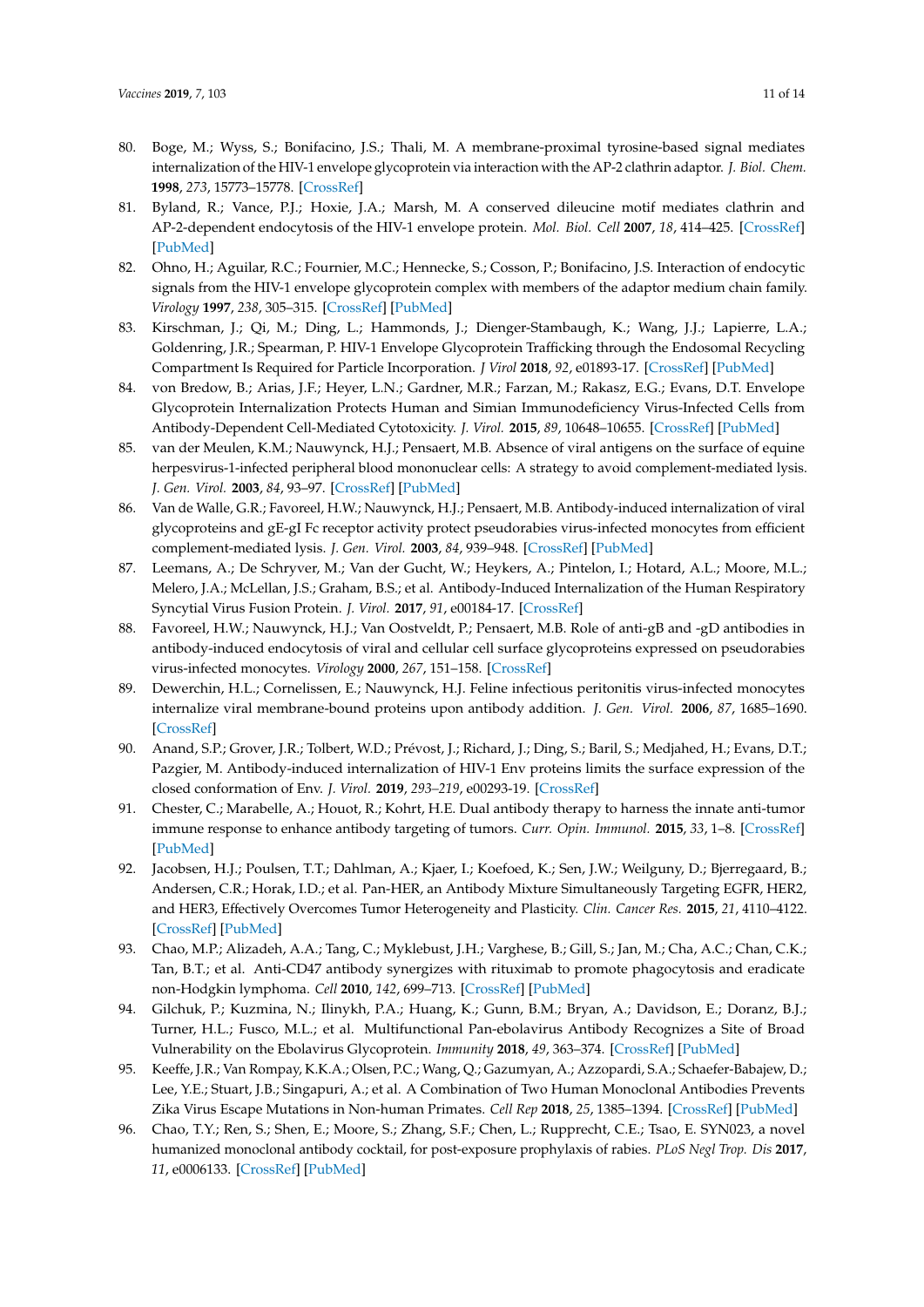- <span id="page-11-0"></span>97. Franka, R.; Carson, W.C.; Ellison, J.A.; Taylor, S.T.; Smith, T.G.; Kuzmina, N.A.; Kuzmin, I.V.; Marissen, W.E.; Rupprecht, C.E. In Vivo Efficacy of a Cocktail of Human Monoclonal Antibodies (CL184) Against Diverse North American Bat Rabies Virus Variants. *Trop. Med. Infect. Dis.* **2017**, *2*, 48. [\[CrossRef\]](http://dx.doi.org/10.3390/tropicalmed2030048)
- <span id="page-11-1"></span>98. Mendoza, P.; Gruell, H.; Nogueira, L.; Pai, J.A.; Butler, A.L.; Millard, K.; Lehmann, C.; Suarez, I.; Oliveira, T.Y.; Lorenzi, J.C.C.; et al. Combination therapy with anti-HIV-1 antibodies maintains viral suppression. *Nature* **2018**, *561*, 479–484. [\[CrossRef\]](http://dx.doi.org/10.1038/s41586-018-0531-2)
- <span id="page-11-2"></span>99. Klein, J.S.; Webster, A.; Gnanapragasam, P.N.; Galimidi, R.P.; Bjorkman, P.J. A dimeric form of the HIV-1 antibody 2G12 elicits potent antibody-dependent cellular cytotoxicity. *AIDS* **2010**, *24*, 1633–1640. [\[CrossRef\]](http://dx.doi.org/10.1097/QAD.0b013e32833ad8c8)
- <span id="page-11-3"></span>100. Koenderman, L. Inside-Out Control of Fc-Receptors. *Front. Immunol.* **2019**, *10*, 544. [\[CrossRef\]](http://dx.doi.org/10.3389/fimmu.2019.00544)
- <span id="page-11-4"></span>101. He, W.; Tan, G.S.; Mullarkey, C.E.; Lee, A.J.; Lam, M.M.; Krammer, F.; Henry, C.; Wilson, P.C.; Ashkar, A.A.; Palese, P.; et al. Epitope specificity plays a critical role in regulating antibody-dependent cell-mediated cytotoxicity against influenza A virus. *Proc. Natl. Acad. Sci. USA* **2016**, *113*, 11931–11936. [\[CrossRef\]](http://dx.doi.org/10.1073/pnas.1609316113) [\[PubMed\]](http://www.ncbi.nlm.nih.gov/pubmed/27698132)
- <span id="page-11-5"></span>102. Howell, K.A.; Brannan, J.M.; Bryan, C.; McNeal, A.; Davidson, E.; Turner, H.L.; Vu, H.; Shulenin, S.; He, S.; Kuehne, A.; et al. Cooperativity Enables Non-neutralizing Antibodies to Neutralize Ebolavirus. *Cell Rep.* **2017**, *19*, 413–424. [\[CrossRef\]](http://dx.doi.org/10.1016/j.celrep.2017.03.049) [\[PubMed\]](http://www.ncbi.nlm.nih.gov/pubmed/28402862)
- <span id="page-11-6"></span>103. Holtsberg, F.W.; Shulenin, S.; Vu, H.; Howell, K.A.; Patel, S.J.; Gunn, B.; Karim, M.; Lai, J.R.; Frei, J.C.; Nyakatura, E.K.; et al. Pan-ebolavirus and Pan-filovirus Mouse Monoclonal Antibodies: Protection against Ebola and Sudan Viruses. *J. Virol.* **2016**, *90*, 266–278. [\[CrossRef\]](http://dx.doi.org/10.1128/JVI.02171-15) [\[PubMed\]](http://www.ncbi.nlm.nih.gov/pubmed/26468533)
- <span id="page-11-7"></span>104. Rijal, P.; Elias, S.C.; Machado, S.R.; Xiao, J.; Schimanski, L.; O'Dowd, V.; Baker, T.; Barry, E.; Mendelsohn, S.C.; Cherry, C.J.; et al. Therapeutic Monoclonal Antibodies for Ebola Virus Infection Derived from Vaccinated Humans. *Cell Rep.* **2019**, *27*, 172–186. [\[CrossRef\]](http://dx.doi.org/10.1016/j.celrep.2019.03.020) [\[PubMed\]](http://www.ncbi.nlm.nih.gov/pubmed/30943399)
- <span id="page-11-8"></span>105. Qiu, X.; Wong, G.; Audet, J.; Bello, A.; Fernando, L.; Alimonti, J.B.; Fausther-Bovendo, H.; Wei, H.; Aviles, J.; Hiatt, E.; et al. Reversion of advanced Ebola virus disease in nonhuman primates with ZMapp. *Nature* **2014**, *514*, 47–53. [\[CrossRef\]](http://dx.doi.org/10.1038/nature13777) [\[PubMed\]](http://www.ncbi.nlm.nih.gov/pubmed/25171469)
- <span id="page-11-9"></span>106. Bornholdt, Z.A.; Herbert, A.S.; Mire, C.E.; He, S.; Cross, R.W.; Wec, A.Z.; Abelson, D.M.; Geisbert, J.B.; James, R.M.; Rahim, M.N.; et al. A Two-Antibody Pan-Ebolavirus Cocktail Confers Broad Therapeutic Protection in Ferrets and Nonhuman Primates. *Cell Host Microbe* **2019**, *25*, 49–58. [\[CrossRef\]](http://dx.doi.org/10.1016/j.chom.2018.12.005) [\[PubMed\]](http://www.ncbi.nlm.nih.gov/pubmed/30629918)
- <span id="page-11-10"></span>107. Group, P.I.W.; Multi-National, P.I.I.S.T.; Davey, R.T., Jr.; Dodd, L.; Proschan, M.A.; Neaton, J.; Neuhaus Nordwall, J.; Koopmeiners, J.S.; Beigel, J.; Tierney, J.; et al. A Randomized, Controlled Trial of ZMapp for Ebola Virus Infection. *N. Engl. J. Med.* **2016**, *375*, 1448–1456.
- <span id="page-11-11"></span>108. Sivapalasingam, S.; Kamal, M.; Slim, R.; Hosain, R.; Shao, W.; Stoltz, R.; Yen, J.; Pologe, L.G.; Cao, Y.; Partridge, M.; et al. Safety, pharmacokinetics, and immunogenicity of a co-formulated cocktail of three human monoclonal antibodies targeting Ebola virus glycoprotein in healthy adults: A randomised, first-in-human phase 1 study. *Lancet Infect. Dis.* **2018**, *18*, 884–893. [\[CrossRef\]](http://dx.doi.org/10.1016/S1473-3099(18)30397-9)
- <span id="page-11-12"></span>109. Gunn, B.M.; Yu, W.H.; Karim, M.M.; Brannan, J.M.; Herbert, A.S.; Wec, A.Z.; Halfmann, P.J.; Fusco, M.L.; Schendel, S.L.; Gangavarapu, K.; et al. A Role for Fc Function in Therapeutic Monoclonal Antibody-Mediated Protection against Ebola Virus. *Cell Host Microbe* **2018**, *24*, 221–233. [\[CrossRef\]](http://dx.doi.org/10.1016/j.chom.2018.07.009)
- 110. Saphire, E.O.; Schendel, S.L.; Gunn, B.M.; Milligan, J.C.; Alter, G. Antibody-mediated protection against Ebola virus. *Nat. Immunol.* **2018**, *19*, 1169–1178. [\[CrossRef\]](http://dx.doi.org/10.1038/s41590-018-0233-9)
- <span id="page-11-13"></span>111. Qiu, X.; Audet, J.; Lv, M.; He, S.; Wong, G.; Wei, H.; Luo, L.; Fernando, L.; Kroeker, A.; Fausther Bovendo, H.; et al. Two-mAb cocktail protects macaques against the Makona variant of Ebola virus. *Sci. Transl. Med.* **2016**, *8*, 329ra333. [\[CrossRef\]](http://dx.doi.org/10.1126/scitranslmed.aad9875) [\[PubMed\]](http://www.ncbi.nlm.nih.gov/pubmed/26962157)
- <span id="page-11-14"></span>112. Pal, P.; Dowd, K.A.; Brien, J.D.; Edeling, M.A.; Gorlatov, S.; Johnson, S.; Lee, I.; Akahata, W.; Nabel, G.J.; Richter, M.K.; et al. Development of a highly protective combination monoclonal antibody therapy against Chikungunya virus. *PLoS Pathog.* **2013**, *9*, e1003312. [\[CrossRef\]](http://dx.doi.org/10.1371/journal.ppat.1003312) [\[PubMed\]](http://www.ncbi.nlm.nih.gov/pubmed/23637602)
- <span id="page-11-15"></span>113. Ahmed, A.A.; Keremane, S.R.; Vielmetter, J.; Bjorkman, P.J. Structural characterization of GASDALIE Fc bound to the activating Fc receptor FcgammaRIIIa. *J. Struct. Biol.* **2016**, *194*, 78–89. [\[CrossRef\]](http://dx.doi.org/10.1016/j.jsb.2016.02.001) [\[PubMed\]](http://www.ncbi.nlm.nih.gov/pubmed/26850169)
- <span id="page-11-16"></span>114. Zalevsky, J.; Chamberlain, A.K.; Horton, H.M.; Karki, S.; Leung, I.W.; Sproule, T.J.; Lazar, G.A.; Roopenian, D.C.; Desjarlais, J.R. Enhanced antibody half-life improves in vivo activity. *Nat. Biotechnol.* **2010**, *28*, 157–159. [\[CrossRef\]](http://dx.doi.org/10.1038/nbt.1601) [\[PubMed\]](http://www.ncbi.nlm.nih.gov/pubmed/20081867)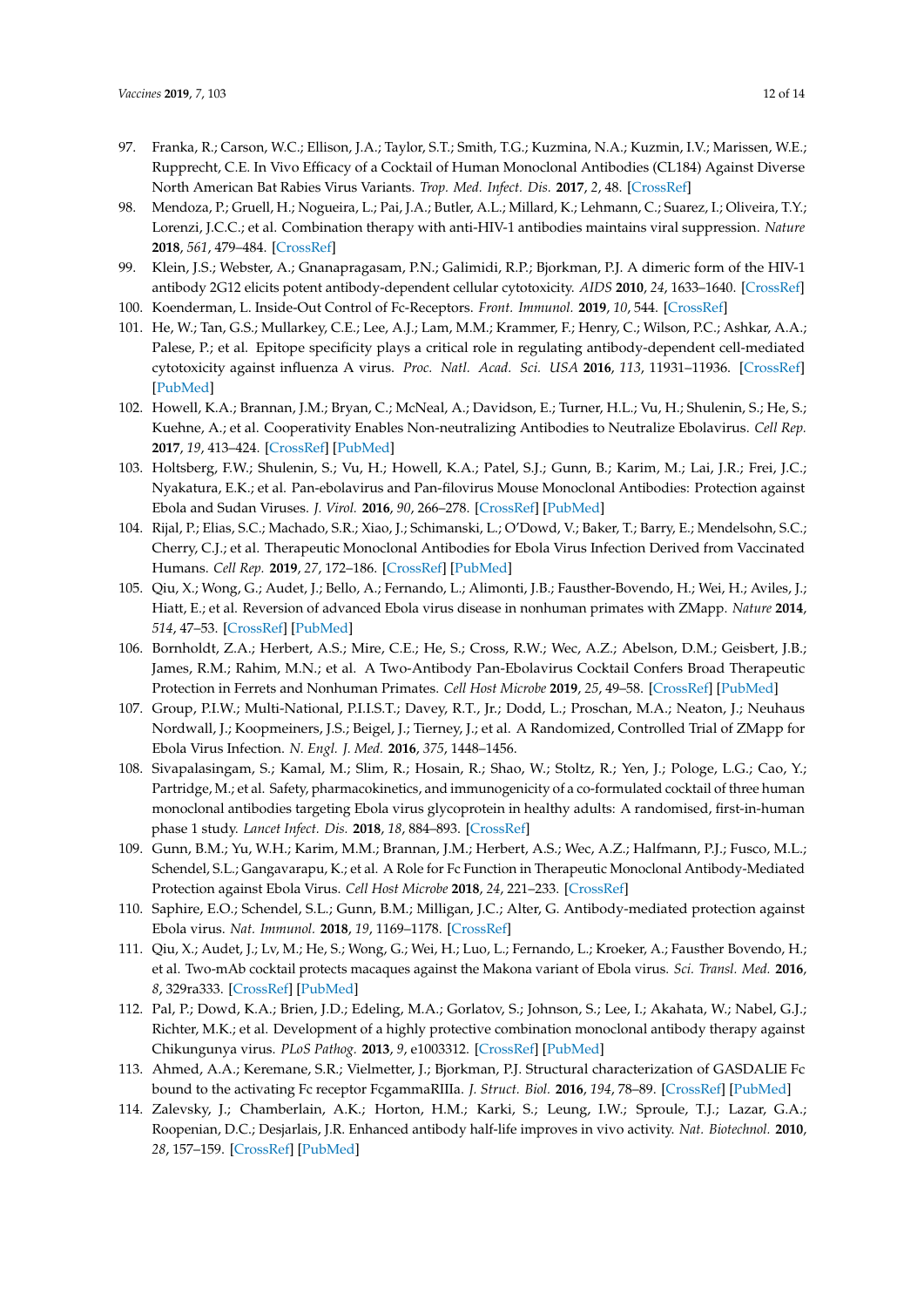- <span id="page-12-0"></span>115. Dall'Acqua, W.F.; Woods, R.M.; Ward, E.S.; Palaszynski, S.R.; Patel, N.K.; Brewah, Y.A.; Wu, H.; Kiener, P.A.; Langermann, S. Increasing the affinity of a human IgG1 for the neonatal Fc receptor: Biological consequences. *J. Immunol.* **2002**, *169*, 5171–5180. [\[PubMed\]](http://www.ncbi.nlm.nih.gov/pubmed/12391234)
- <span id="page-12-1"></span>116. Arnold, J.N.; Wormald, M.R.; Sim, R.B.; Rudd, P.M.; Dwek, R.A. The impact of glycosylation on the biological function and structure of human immunoglobulins. *Annu. Rev. Immunol.* **2007**, *25*, 21–50. [\[CrossRef\]](http://dx.doi.org/10.1146/annurev.immunol.25.022106.141702) [\[PubMed\]](http://www.ncbi.nlm.nih.gov/pubmed/17029568)
- <span id="page-12-2"></span>117. Jennewein, M.F.; Alter, G. The Immunoregulatory Roles of Antibody Glycosylation. *Trends Immunol.* **2017**, *38*, 358–372. [\[CrossRef\]](http://dx.doi.org/10.1016/j.it.2017.02.004)
- <span id="page-12-3"></span>118. Okazaki, A.; Shoji-Hosaka, E.; Nakamura, K.; Wakitani, M.; Uchida, K.; Kakita, S.; Tsumoto, K.; Kumagai, I.; Shitara, K. Fucose depletion from human IgG1 oligosaccharide enhances binding enthalpy and association rate between IgG1 and FcgammaRIIIa. *J. Mol. Biol.* **2004**, *336*, 1239–1249. [\[CrossRef\]](http://dx.doi.org/10.1016/j.jmb.2004.01.007)
- <span id="page-12-4"></span>119. Shields, R.L.; Lai, J.; Keck, R.; O'Connell, L.Y.; Hong, K.; Meng, Y.G.; Weikert, S.H.; Presta, L.G. Lack of fucose on human IgG1 N-linked oligosaccharide improves binding to human Fcgamma RIII and antibody-dependent cellular toxicity. *J. Biol. Chem.* **2002**, *277*, 26733–26740. [\[CrossRef\]](http://dx.doi.org/10.1074/jbc.M202069200)
- <span id="page-12-5"></span>120. Kaneko, Y.; Nimmerjahn, F.; Ravetch, J.V. Anti-inflammatory activity of immunoglobulin G resulting from Fc sialylation. *Science* **2006**, *313*, 670–673. [\[CrossRef\]](http://dx.doi.org/10.1126/science.1129594)
- 121. Anthony, R.M.; Ravetch, J.V. A novel role for the IgG Fc glycan: The anti-inflammatory activity of sialylated IgG Fcs. *J. Clin. Immunol.* **2010**, *30*, S9–S14. [\[CrossRef\]](http://dx.doi.org/10.1007/s10875-010-9405-6) [\[PubMed\]](http://www.ncbi.nlm.nih.gov/pubmed/20480216)
- <span id="page-12-6"></span>122. Scallon, B.J.; Tam, S.H.; McCarthy, S.G.; Cai, A.N.; Raju, T.S. Higher levels of sialylated Fc glycans in immunoglobulin G molecules can adversely impact functionality. *Mol. Immunol.* **2007**, *44*, 1524–1534. [\[CrossRef\]](http://dx.doi.org/10.1016/j.molimm.2006.09.005) [\[PubMed\]](http://www.ncbi.nlm.nih.gov/pubmed/17045339)
- <span id="page-12-7"></span>123. Heyl, K.A.; Karsten, C.M.; Slevogt, H. Galectin-3 binds highly galactosylated IgG1 and is crucial for the IgG1 complex mediated inhibition of C5aReceptor induced immune responses. *Biochem. Biophys. Res. Commun.* **2016**, *479*, 86–90. [\[CrossRef\]](http://dx.doi.org/10.1016/j.bbrc.2016.09.038) [\[PubMed\]](http://www.ncbi.nlm.nih.gov/pubmed/27620493)
- 124. Thomann, M.; Reckermann, K.; Reusch, D.; Prasser, J.; Tejada, M.L. Fc-galactosylation modulates antibody-dependent cellular cytotoxicity of therapeutic antibodies. *Mol. Immunol.* **2016**, *73*, 69–75. [\[CrossRef\]](http://dx.doi.org/10.1016/j.molimm.2016.03.002) [\[PubMed\]](http://www.ncbi.nlm.nih.gov/pubmed/27058641)
- <span id="page-12-8"></span>125. Chung, A.W.; Crispin, M.; Pritchard, L.; Robinson, H.; Gorny, M.K.; Yu, X.; Bailey-Kellogg, C.; Ackerman, M.E.; Scanlan, C.; Zolla-Pazner, S.; et al. Identification of antibody glycosylation structures that predict monoclonal antibody Fc-effector function. *AIDS* **2014**, *28*, 2523–2530. [\[CrossRef\]](http://dx.doi.org/10.1097/QAD.0000000000000444) [\[PubMed\]](http://www.ncbi.nlm.nih.gov/pubmed/25160934)
- <span id="page-12-9"></span>126. Ackerman, M.E.; Crispin, M.; Yu, X.; Baruah, K.; Boesch, A.W.; Harvey, D.J.; Dugast, A.S.; Heizen, E.L.; Ercan, A.; Choi, I.; et al. Natural variation in Fc glycosylation of HIV-specific antibodies impacts antiviral activity. *J. Clin. Investig.* **2013**, *123*, 2183–2192. [\[CrossRef\]](http://dx.doi.org/10.1172/JCI65708) [\[PubMed\]](http://www.ncbi.nlm.nih.gov/pubmed/23563315)
- <span id="page-12-10"></span>127. Vadrevu, S.K.; Trbojevic-Akmacic, I.; Kossenkov, A.V.; Colomb, F.; Giron, L.B.; Anzurez, A.; Lynn, K.; Mounzer, K.; Landay, A.L.; Kaplan, R.C.; et al. Frontline Science: Plasma and immunoglobulin G galactosylation associate with HIV persistence during antiretroviral therapy. *J. Leukoc. Biol.* **2018**, *104*, 461–471. [\[CrossRef\]](http://dx.doi.org/10.1002/JLB.3HI1217-500R)
- <span id="page-12-11"></span>128. Moldt, B.; Shibata-Koyama, M.; Rakasz, E.G.; Schultz, N.; Kanda, Y.; Dunlop, D.C.; Finstad, S.L.; Jin, C.; Landucci, G.; Alpert, M.D.; et al. A nonfucosylated variant of the anti-HIV-1 monoclonal antibody b12 has enhanced FcgammaRIIIa-mediated antiviral activity in vitro but does not improve protection against mucosal SHIV challenge in macaques. *J. Virol.* **2012**, *86*, 6189–6196. [\[CrossRef\]](http://dx.doi.org/10.1128/JVI.00491-12)
- <span id="page-12-12"></span>129. Li, T.; DiLillo, D.J.; Bournazos, S.; Giddens, J.P.; Ravetch, J.V.; Wang, L.X. Modulating IgG effector function by Fc glycan engineering. *Proc. Natl. Acad. Sci. USA* **2017**, *114*, 3485–3490. [\[CrossRef\]](http://dx.doi.org/10.1073/pnas.1702173114)
- <span id="page-12-13"></span>130. Strasser, R.; Stadlmann, J.; Schahs, M.; Stiegler, G.; Quendler, H.; Mach, L.; Glossl, J.; Weterings, K.; Pabst, M.; Steinkellner, H. Generation of glyco-engineered Nicotiana benthamiana for the production of monoclonal antibodies with a homogeneous human-like N-glycan structure. *Plant Biotechnol. J.* **2008**, *6*, 392–402.
- <span id="page-12-14"></span>131. Forthal, D.N.; Gach, J.S.; Landucci, G.; Jez, J.; Strasser, R.; Kunert, R.; Steinkellner, H. Fc-glycosylation influences Fcgamma receptor binding and cell-mediated anti-HIV activity of monoclonal antibody 2G12. *J. Immunol.* **2010**, *185*, 6876–6882. [\[CrossRef\]](http://dx.doi.org/10.4049/jimmunol.1002600) [\[PubMed\]](http://www.ncbi.nlm.nih.gov/pubmed/21041724)
- <span id="page-12-15"></span>132. Stelter, S.; Paul, M.J.; Teh, A.Y.; Grandits, M.; Altmann, F.; Vanier, J.; Bardor, M.; Castilho, A.; Allen, R.L.; Ma, J.K. Engineering the interactions between a plant-produced HIV antibody and human Fc receptors. *Plant Biotechnol. J.* **2019**. [\[CrossRef\]](http://dx.doi.org/10.1111/pbi.13207) [\[PubMed\]](http://www.ncbi.nlm.nih.gov/pubmed/31301102)